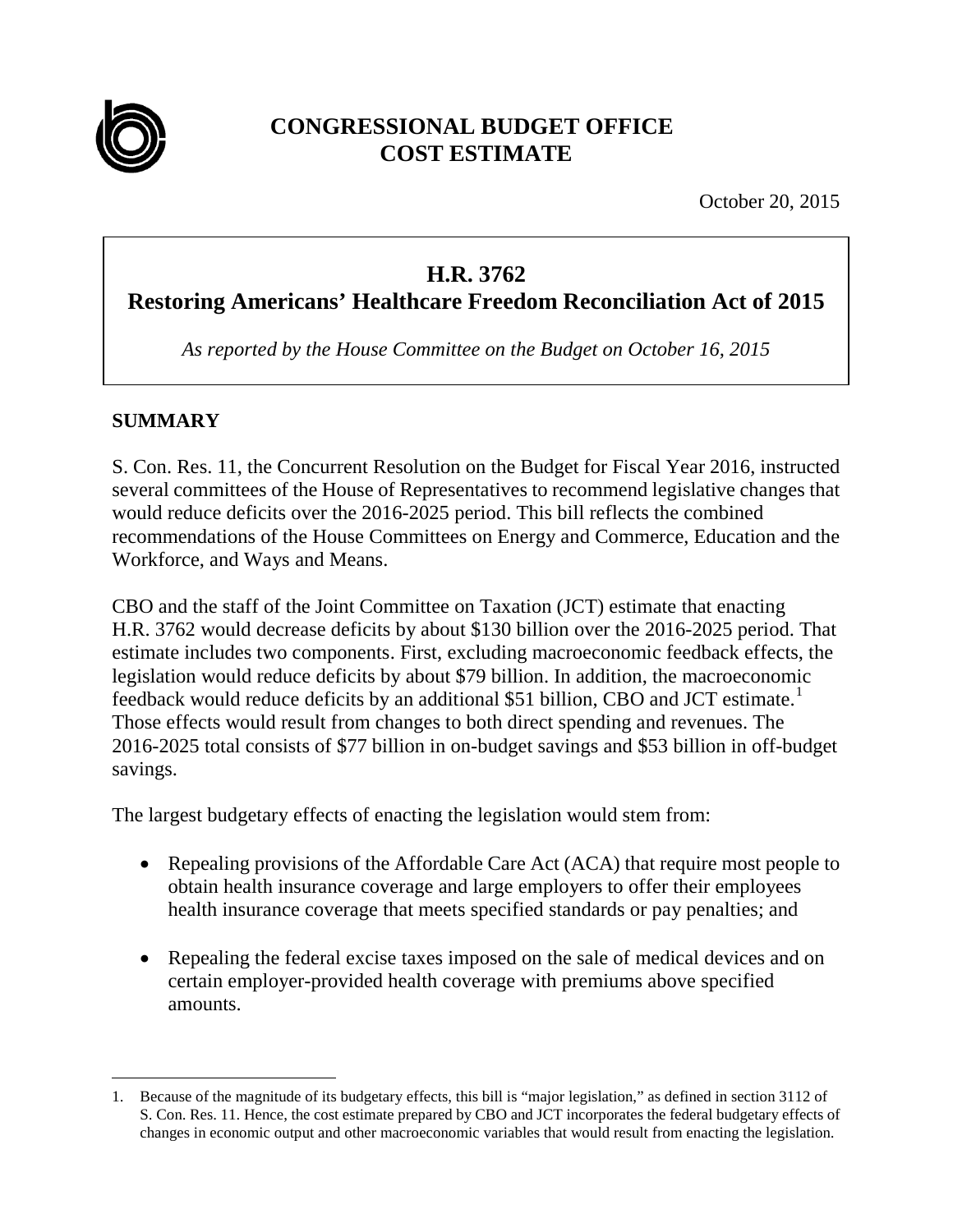Other parts of the legislation that affect the budget would:

- Repeal the requirement that certain large employers automatically enroll new employees in health insurance plans and continue the enrollment of current employees in a health insurance plan;
- Eliminate the Prevention and Public Health Fund and rescind any unobligated balances of the fund;
- Prohibit federal funds from being made available, for one year, to certain entities that provide abortions;
- Increase the amount of funding authorized and appropriated to the Community Health Center Fund; and
- Repeal provisions of the ACA that establish the Independent Payment Advisory Board (IPAB).

As required by the Concurrent Resolution on the Budget for Fiscal Year 2016, CBO and JCT have assessed the effect of H.R. 3762 on long-term deficits and direct spending:

- Including macroeconomic feedback, CBO and JCT estimate that enacting the legislation would increase *net direct spending* as well as *on-budget deficits* by more than \$5 billion in one or more of the four consecutive 10-year periods beginning in 2026.
- Excluding macroeconomic feedback, CBO and JCT estimate that enacting the legislation would not increase *net direct spending* by more than \$5 billion in either of the first two consecutive 10-year periods beginning in 2026; however, the agencies are not able to determine whether enacting the legislation would increase net direct spending by more than \$5 billion in the third or fourth 10-year period.
- Excluding macroeconomic feedback, CBO and JCT estimate that enacting the legislation would increase *on-budget deficits* by more than \$5 billion in one or more of the four consecutive 10-year periods beginning in 2026.

Because enacting the legislation would affect direct spending and revenues, pay-as-you-go procedures apply.

CBO and JCT have determined that the legislation contains no intergovernmental or private-sector mandates as defined in the Unfunded Mandates Reform Act (UMRA).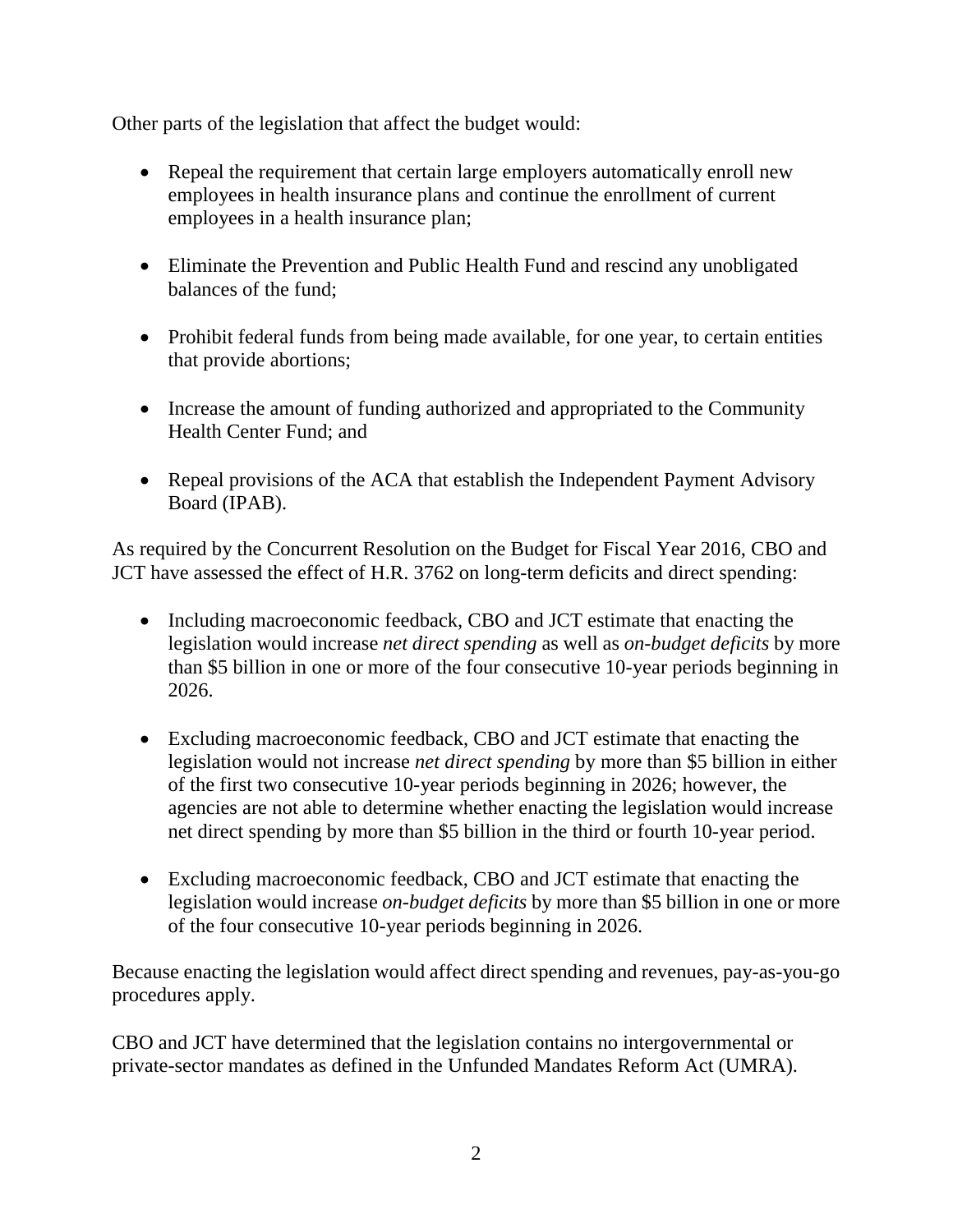#### **ESTIMATED COST TO THE FEDERAL GOVERNMENT**

The estimated budgetary effects of H.R. 3762 are shown in Table 1. For this estimate, CBO and JCT assume that the legislation will be enacted near the end of calendar year 2015.

#### **TABLE 1. SUMMARY OF ESTIMATED EFFECTS ON DIRECT SPENDING AND REVENUES OF H.R. 3762, THE RESTORING AMERICANS' HEALTHCARE FREEDOM RECONCILIATION ACT OF 2015<sup>a</sup>**

|                                                      |                                                             |                  |                    |                    |                    |                    |                    | By Fiscal Year, in Billions of Dollars |                    |                    |                           |                                      |
|------------------------------------------------------|-------------------------------------------------------------|------------------|--------------------|--------------------|--------------------|--------------------|--------------------|----------------------------------------|--------------------|--------------------|---------------------------|--------------------------------------|
|                                                      | 2016                                                        | 2017             | 2018               | 2019               | 2020               | 2021               | 2022               | 2023                                   | 2024               | 2025               | $2016-$<br>2020           | 2016-<br>2025                        |
|                                                      | <b>ESTIMATED CHANGES WITHOUT MACROECONOMIC FEEDBACK</b>     |                  |                    |                    |                    |                    |                    |                                        |                    |                    |                           |                                      |
| <b>Effects on Outlays</b>                            | $-9.1$                                                      | $-17.5$          | $-22.4$            | $-26.1$            | $-28.8$            | $-31.0$            | $-33.4$            | $-35.0$                                | $-37.2$            |                    | $-37.7$ $-103.8$ $-278.2$ |                                      |
| <b>Effects on Revenues</b><br>Effects on the Deficit | $-11.5$<br>2.4                                              | $-9.4$<br>$-8.0$ | $-11.2$<br>$-11.2$ | $-15.0$<br>$-11.1$ | $-17.5$<br>$-11.4$ | $-19.7$<br>$-11.4$ | $-22.6$<br>$-10.8$ | $-26.5$<br>$-8.5$                      | $-30.5$<br>$-6.7$  | $-35.2$<br>$-2.4$  | -64.6<br>$-39.2$          | $-199.3$<br>$-78.9$                  |
|                                                      | <b>ESTIMATED BUDGETARY IMPACT OF MACROECONOMIC FEEDBACK</b> |                  |                    |                    |                    |                    |                    |                                        |                    |                    |                           |                                      |
| <b>Effects on Outlays</b>                            | ∗                                                           | $-0.2$           | $-0.3$             | $-0.2$             | ∗                  | 0.4                | 0.6                | 0.8                                    | 1.0                | 1.1                | $-0.7$                    | 3.1                                  |
| <b>Effects on Revenues</b><br>Effects on the Deficit | 0.5<br>$-0.6$                                               | 1.1<br>$-1.3$    | 2.5<br>$-2.8$      | 4.3<br>$-4.5$      | 5.4<br>$-5.3$      | 6.4<br>$-6.0$      | 7.2<br>$-6.6$      | 8.1<br>$-7.3$                          | 8.9<br>$-8.0$      | 9.6<br>$-8.6$      | 13.8<br>$-14.5$           | 54.0<br>$-50.9$                      |
|                                                      | TOTAL ESTIMATED CHANGES, INCLUDING MACROECONOMIC FEEDBACK   |                  |                    |                    |                    |                    |                    |                                        |                    |                    |                           |                                      |
| <b>Effects on Outlays</b>                            | $-9.1$                                                      | $-17.6$          | $-22.6$            | $-26.4$            | $-28.8$            | $-30.7$            | $-32.8$            | $-34.2$                                | $-36.2$            |                    | $-36.6$ $-104.5$ $-275.1$ |                                      |
| <b>Effects on Revenues</b><br>Effects on the Deficit | $-11.0$<br>1.9                                              | $-8.3$<br>$-9.3$ | $-8.7$<br>$-14.0$  | $-10.7$<br>$-15.7$ | $-12.1$<br>$-16.7$ | $-13.3$<br>$-17.4$ | $-15.4$<br>$-17.4$ | $-18.4$<br>$-15.8$                     | $-21.6$<br>$-14.7$ | $-25.6$<br>$-11.0$ |                           | $-50.8$ $-145.3$<br>$-53.6$ $-129.8$ |

Sources: Congressional Budget Office; staff of the Joint Committee on Taxation

Notes: Numbers may not add up to totals because of rounding;  $* =$  an increase or decrease between zero and \$50 million.

a. For outlays, a positive number indicates an increase (adding to the deficit) and a negative number indicates a decrease (reducing the deficit); for revenues, a positive number indicates an increase (reducing the deficit) and a negative number indicates a decrease (adding to the deficit); for the deficit, a positive number indicates an increase and a negative number indicates a reduction.

Because the estimate of macroeconomic effects incorporates the impact of all of the bill's provisions taken together, the estimates of the bill's effects by individual provision do not reflect the macroeconomic feedback effects. Those estimates are shown in Table 2.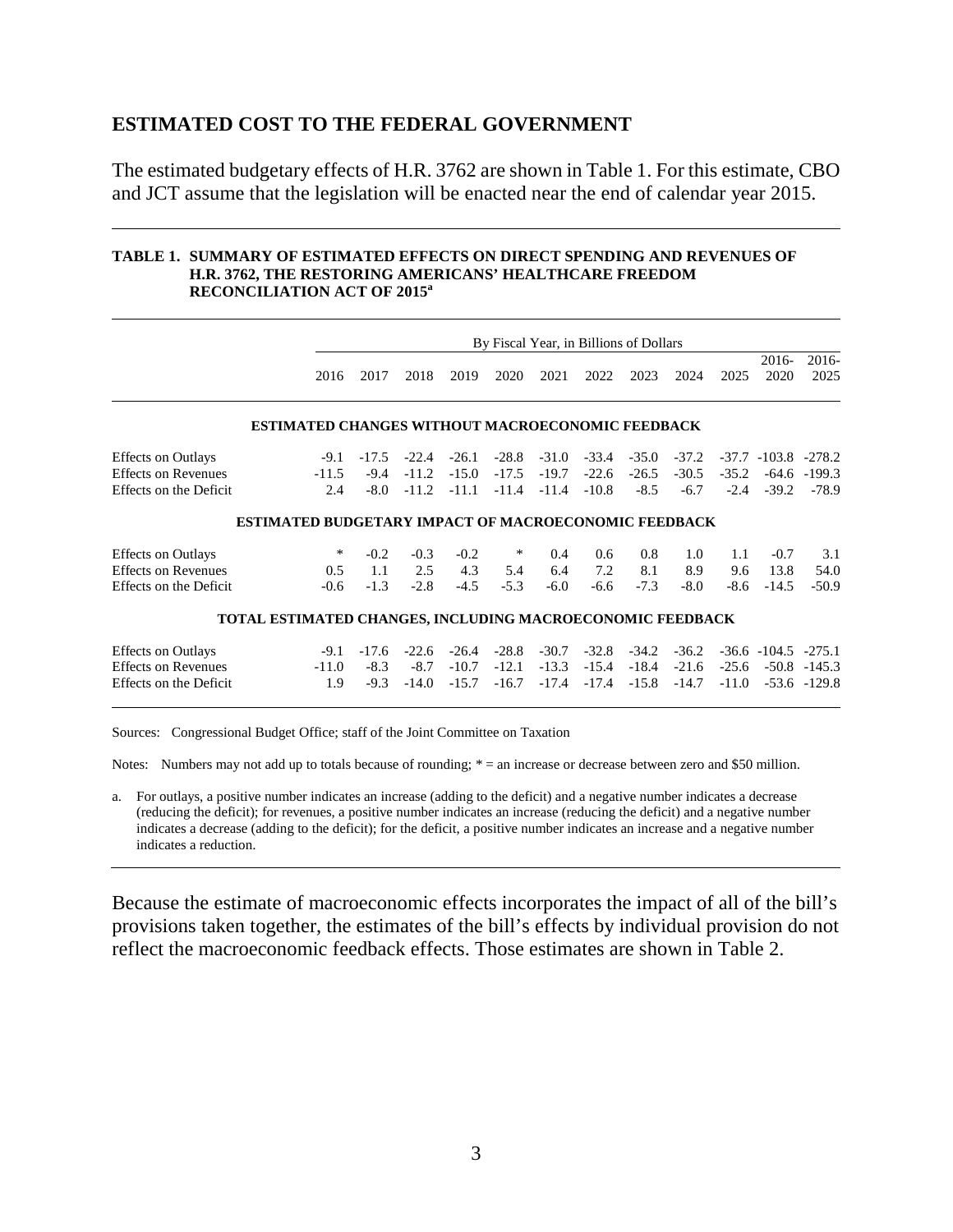#### **TABLE 2. ESTIMATE OF DIRECT SPENDING AND REVENUE EFFECTS OF H.R. 3762, THE RESTORING AMERICANS' HEALTHCARE FREEDOM RECONCILIATION ACT OF 2015<sup>a</sup>**

|                                                                                                                |                                                  |                          |                         |                            |                                  |                                    |                                    | By Fiscal Year, in Billions of Dollars |                                    |                                  |                                                        |                                  |
|----------------------------------------------------------------------------------------------------------------|--------------------------------------------------|--------------------------|-------------------------|----------------------------|----------------------------------|------------------------------------|------------------------------------|----------------------------------------|------------------------------------|----------------------------------|--------------------------------------------------------|----------------------------------|
|                                                                                                                | 2016                                             | 2017                     | 2018                    | 2019                       | 2020                             | 2021                               | 2022                               | 2023                                   | 2024                               | 2025                             | 2016-<br>2020                                          | 2016-<br>2025                    |
|                                                                                                                | ESTIMATED CHANGES WITHOUT MACROECONOMIC FEEDBACK |                          |                         |                            |                                  |                                    |                                    |                                        |                                    |                                  |                                                        |                                  |
| <b>Changes in Direct Spending</b>                                                                              |                                                  |                          |                         |                            |                                  |                                    |                                    |                                        |                                    |                                  |                                                        |                                  |
| Title I-Committee on Education and the Workforce<br>Auto-Enrollment for Certain<br>Large Employers             |                                                  |                          |                         |                            |                                  |                                    |                                    |                                        |                                    |                                  |                                                        |                                  |
| <b>Estimated Budget Authority</b><br><b>Estimated Outlays</b>                                                  | 0<br>$\mathbf{0}$                                | 0.1<br>0.1               | 0.2<br>0.2              | 0.4<br>0.4                 | 0.5<br>0.5                       | 0.5<br>0.5                         | 0.5<br>0.5                         | 0.6<br>0.6                             | 0.6<br>0.6                         | 0.7<br>0.7                       | 1.3<br>1.3                                             | 4.3<br>4.3                       |
| Title II—Committee on Energy and Commerce<br>Prevention and Public<br><b>Health Fund</b>                       |                                                  |                          |                         |                            |                                  |                                    |                                    |                                        |                                    |                                  |                                                        |                                  |
| <b>Estimated Budget Authority</b><br><b>Estimated Outlays</b>                                                  | $-1.0$<br>$-0.2$                                 | $-1.0$<br>$-0.5$         | $-1.3$<br>$-0.9$        | $-1.3$<br>$-1.1$           | $-1.5$<br>$-1.3$                 | $-1.5$<br>$-1.4$                   | $-2.0$<br>$-1.6$                   | $-2.0$<br>$-1.8$                       | $-2.0$<br>$-1.9$                   | $-2.0$<br>$-2.0$                 | $-6.0$<br>$-4.1$                                       | $-15.5$<br>$-12.7$               |
| Medicaid<br><b>Estimated Budget Authority</b><br><b>Estimated Outlays</b>                                      | $-0.2$<br>$-0.2$                                 | $\ast$<br>$\ast$         | *<br>$\ast$             | $\ast$<br>$\ast$           | $\ast$<br>$\ast$                 | $\ast$<br>$\ast$                   | $\ast$<br>$\ast$                   | *<br>$\ast$                            | $\ast$<br>$\ast$                   | $\mathbf{0}$<br>$\Omega$         | $-0.2$<br>$-0.2$                                       | $-0.2$<br>$-0.2$                 |
| Community Health<br>Center Program                                                                             |                                                  |                          |                         |                            |                                  |                                    |                                    |                                        |                                    |                                  |                                                        |                                  |
| <b>Estimated Budget Authority</b><br><b>Estimated Outlays</b>                                                  | 0.2<br>0.1                                       | 0.2<br>0.2               | $\boldsymbol{0}$<br>0.1 | $\boldsymbol{0}$<br>$\ast$ | $\boldsymbol{0}$<br>$\mathbf{0}$ | $\boldsymbol{0}$<br>$\overline{0}$ | $\boldsymbol{0}$<br>$\overline{0}$ | $\boldsymbol{0}$<br>$\theta$           | $\boldsymbol{0}$<br>$\overline{0}$ | $\boldsymbol{0}$<br>$\mathbf{0}$ | 0.5<br>0.5                                             | 0.5<br>0.5                       |
| Title III-Committee on Ways and Means<br>Repeal Individual and<br><b>Employer Mandates</b>                     |                                                  |                          |                         |                            |                                  |                                    |                                    |                                        |                                    |                                  |                                                        |                                  |
| <b>Estimated Budget Authority</b><br><b>Estimated Outlays</b>                                                  | $-8.7$<br>$-8.7$                                 | $-17.2$<br>$-17.2$       | $-21.0$<br>$-21.0$      | $-24.3$<br>$-24.3$         | $-26.4$<br>$-26.4$               | $-28.3$<br>$-28.3$                 | $-30.3$<br>$-30.3$                 | $-31.9$<br>$-31.9$                     | $-33.7$<br>$-33.7$                 | $-35.1$<br>$-35.1$               |                                                        | $-97.6 -256.9$<br>$-97.6 -256.9$ |
| Repeal Excise Tax on Certain<br>High-Premium Insurance Plans                                                   |                                                  |                          |                         |                            |                                  |                                    |                                    |                                        |                                    |                                  |                                                        |                                  |
| <b>Estimated Budget Authority</b><br><b>Estimated Outlays</b>                                                  | $\mathbf{0}$<br>$\Omega$                         | $\mathbf{0}$<br>$\Omega$ | $-0.7$<br>$-0.7$        | $-0.9$<br>$-0.9$           | $-1.4$<br>$-1.4$                 | $-1.6$<br>$-1.6$                   | $-2.4$<br>$-2.4$                   | $-3.1$<br>$-3.1$                       | $-3.9$<br>$-3.9$                   | $-4.1$<br>$-4.1$                 | $-3.0$<br>$-3.0$                                       | $-18.2$<br>$-18.2$               |
| Repeal IPAB<br><b>Estimated Budget Authority</b>                                                               | $\mathbf{0}$                                     | $\mathbf{0}$             | $\mathbf{0}$            | $\boldsymbol{0}$           | $\mathbf{0}$                     | $\boldsymbol{0}$                   | 0.6                                | 1.5                                    | 1.9                                | 3.1                              | $\mathbf{0}$                                           | 7.1                              |
| <b>Estimated Outlays</b>                                                                                       | $\boldsymbol{0}$                                 | $\boldsymbol{0}$         | $\boldsymbol{0}$        | $\boldsymbol{0}$           | $\boldsymbol{0}$                 | $\boldsymbol{0}$                   | 0.6                                | 1.5                                    | 1.9                                | 3.1                              | $\boldsymbol{0}$                                       | 7.1                              |
| <b>Interaction Across Titles</b> <sup>b</sup><br><b>Estimated Budget Authority</b><br><b>Estimated Outlays</b> | $\boldsymbol{0}$<br>$\Omega$                     | ∗<br>$\ast$              | $-0.1$<br>$-0.1$        | $-0.2$<br>$-0.2$           | $-0.3$<br>$-0.3$                 | $-0.3$<br>$-0.3$                   | $-0.3$<br>$-0.3$                   | $-0.3$<br>$-0.3$                       | $-0.2$<br>$-0.2$                   | $-0.3$<br>$-0.3$                 | $-0.7$<br>$-0.7$                                       | $-2.0$<br>$-2.0$                 |
| <b>Total Changes in Direct</b><br><b>Spending</b>                                                              |                                                  |                          |                         |                            |                                  |                                    |                                    |                                        |                                    |                                  |                                                        |                                  |
| <b>Estimated Budget Authority</b><br><b>Estimated Outlays</b>                                                  | $-9.7$<br>$-9.1$                                 | $-17.9$<br>$-17.5$       | $-22.8$<br>$-22.4$      | $-26.2$<br>$-26.1$         | $-29.0$<br>$-28.8$               | $-31.1$<br>$-31.0$                 | $-33.8$<br>$-33.4$                 | $-35.3$<br>$-35.0$                     | $-37.3$<br>$-37.2$                 |                                  | $-37.7$ $-105.7$ $-281.0$<br>$-37.7$ $-103.8$ $-278.2$ |                                  |

Continued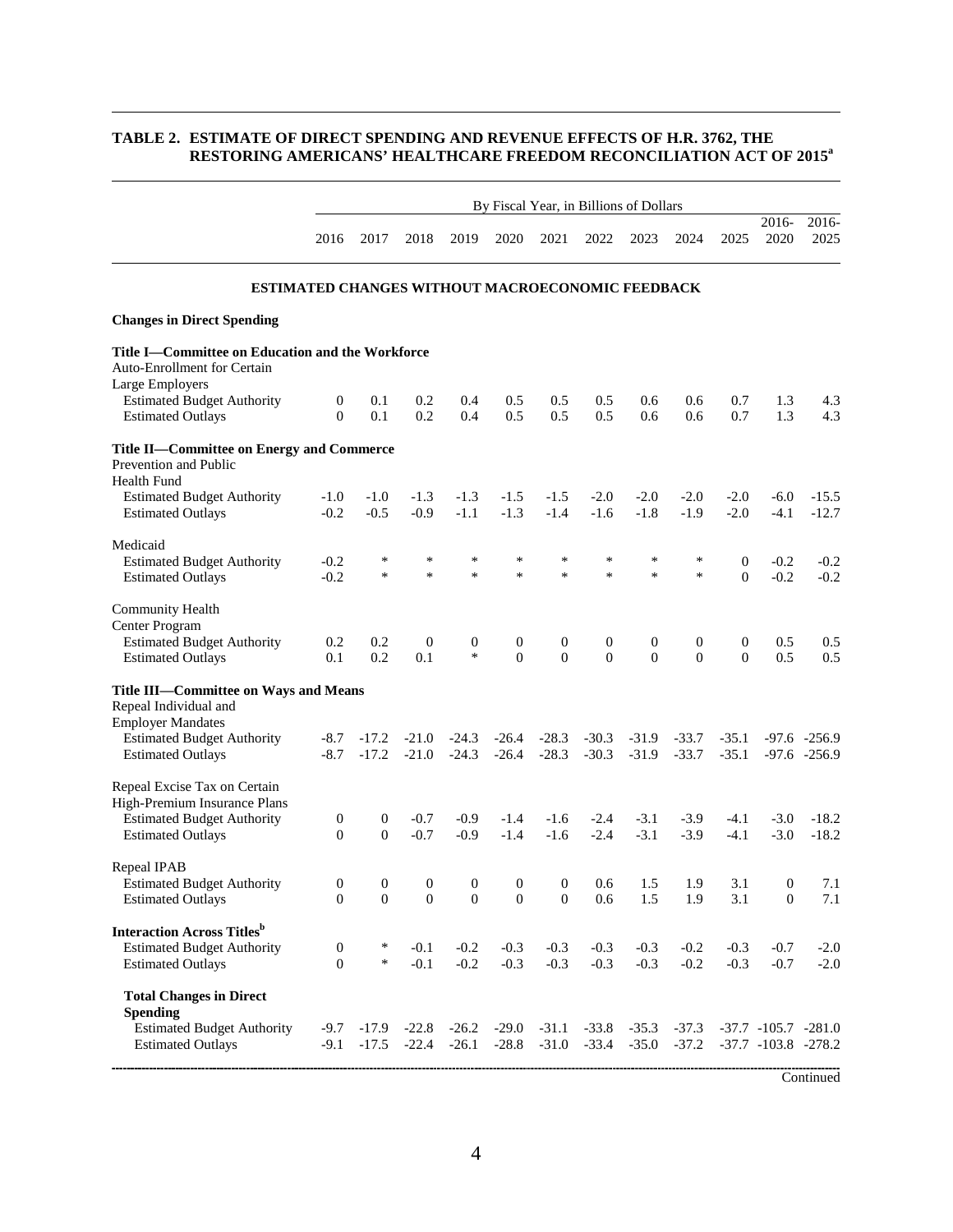#### **TABLE 2, Continued.**

|                                                                            |                  |              |         |         |         |         | By Fiscal Year, in Billions of Dollars |         |         |         |               |                 |
|----------------------------------------------------------------------------|------------------|--------------|---------|---------|---------|---------|----------------------------------------|---------|---------|---------|---------------|-----------------|
|                                                                            | 2016             | 2017         | 2018    | 2019    | 2020    | 2021    | 2022                                   | 2023    | 2024    | 2025    | 2016-<br>2020 | 2016-<br>2025   |
| <b>Changes in Revenues</b>                                                 |                  |              |         |         |         |         |                                        |         |         |         |               |                 |
| Title I-Committee on Education and the Workforce                           |                  |              |         |         |         |         |                                        |         |         |         |               |                 |
| <b>Auto-Enrollment for Certain</b>                                         |                  |              |         |         |         |         |                                        |         |         |         |               |                 |
| Large Employers                                                            | $\boldsymbol{0}$ | 0.2          | 0.8     | 1.4     | 0.8     | 1.1     | 1.7                                    | 1.9     | 2.1     | 2.2     | 3.3           | 12.2            |
| Title III-Committee on Ways and Means<br>Repeal Individual and             |                  |              |         |         |         |         |                                        |         |         |         |               |                 |
| <b>Employer Mandates</b>                                                   | $-10.1$          | $-8.0$       | $-8.0$  | $-9.8$  | $-10.5$ | $-10.9$ | $-11.9$                                | $-12.9$ | $-13.5$ | $-14.1$ |               | $-46.4 - 109.8$ |
| Repeal Medical Device Tax                                                  | $-1.4$           | $-2.0$       | $-2.1$  | $-2.2$  | $-2.3$  | $-2.5$  | $-2.6$                                 | $-2.8$  | $-2.9$  | $-3.1$  | $-10.0$       | $-23.9$         |
| Repeal Excise Tax on Certain                                               |                  |              |         |         |         |         |                                        |         |         |         |               |                 |
| High-Premium Insurance Plans                                               | $\mathbf{0}$     | $\mathbf{0}$ | $-2.9$  | $-8.1$  | $-9.7$  | $-11.5$ | $-14.0$                                | $-17.1$ | $-20.8$ | $-25.0$ |               | $-20.8 - 109.3$ |
| Interaction within Title III                                               | $\Omega$         | $\mathbf{0}$ | ∗       | 2.1     | 2.0     | 1.7     | 1.7                                    | 1.6     | 1.6     | 1.4     | 4.1           | 12.1            |
| <b>Interaction Across Titles</b> <sup>b</sup>                              | $\boldsymbol{0}$ | 0.3          | 1.0     | 1.7     | 2.3     | 2.5     | 2.5                                    | 2.8     | 3.1     | 3.4     | 5.2           | 19.4            |
| <b>Total Changes in Revenues</b>                                           | $-11.5$          | $-9.4$       | $-11.2$ | $-15.0$ | $-17.5$ | $-19.7$ | $-22.6$                                | $-26.5$ | $-30.5$ | $-35.2$ |               | $-64.6 - 199.3$ |
| On-Budget                                                                  | $-13.0$          | $-13.7$      | $-15.8$ | $-19.7$ | $-21.8$ | $-24.1$ | $-26.8$                                | $-30.2$ | $-33.8$ | $-37.7$ |               | $-84.1 - 236.6$ |
| Off-Budget <sup>c</sup>                                                    | 1.5              | 4.3          | 4.6     | 4.8     | 4.4     | 4.4     | 4.2                                    | 3.7     | 3.3     | 2.4     | 19.7          | 37.6            |
| Net Increase or Decrease (-) in the Deficit Without Macroeconomic Feedback |                  |              |         |         |         |         |                                        |         |         |         |               |                 |
| <b>Impact on Deficit</b>                                                   | 2.4              | $-8.0$       | $-11.2$ | $-11.1$ | $-11.4$ | $-11.4$ | $-10.8$                                | $-8.5$  | $-6.7$  | $-2.4$  | $-39.2$       | $-78.9$         |
| On-Budget                                                                  | 3.9              | $-3.8$       | $-6.6$  | $-6.4$  | 7.0     | $-7.0$  | $-6.5$                                 | $-4.8$  | $-3.4$  | $\ast$  | $-19.5$       | $-41.3$         |
| Off-Budget <sup>c</sup>                                                    | $-1.5$           | $-4.3$       | $-4.6$  | $-4.8$  | $-4.4$  | $-4.4$  | $-4.2$                                 | $-3.7$  | $-3.3$  | $-2.4$  | $-19.7$       | $-37.6$         |
| ESTIMATED BUDGETARY IMPACT OF MACROECONOMIC FEEDBACK                       |                  |              |         |         |         |         |                                        |         |         |         |               |                 |
| <b>Effects</b> on Outlays                                                  | $\ast$           | $-0.2$       | $-0.3$  | $-0.2$  | $\ast$  | 0.4     | 0.6                                    | 0.8     | 1.0     | 1.1     | $-0.7$        | 3.1             |
| <b>Effects on Revenues</b>                                                 | 0.5              | 1.1          | 2.5     | 4.3     | 5.4     | 6.4     | 7.2                                    | 8.1     | 8.9     | 9.6     | 13.8          | 54.0            |
| Effects on the Deficit                                                     | $-0.6$           | $-1.3$       | $-2.8$  | $-4.5$  | $-5.3$  | $-6.0$  | $-6.6$                                 | $-7.3$  | $-8.0$  | $-8.6$  | $-14.5$       | $-50.9$         |
| On-Budget                                                                  | $-0.3$           | $-0.8$       | $-1.9$  | $-3.1$  | $-3.7$  | $-4.2$  | $-4.6$                                 | $-5.1$  | $-5.6$  | $-6.0$  | $-9.9$        | $-35.4$         |
| $Off-Budgetd$                                                              | $-0.2$           | $-0.4$       | $-0.9$  | $-1.4$  | $-1.6$  | $-1.8$  | $-2.0$                                 | $-2.2$  | $-2.4$  | $-2.6$  | $-4.6$        | $-15.5$         |
|                                                                            |                  |              |         |         |         |         |                                        |         |         |         |               | Continued       |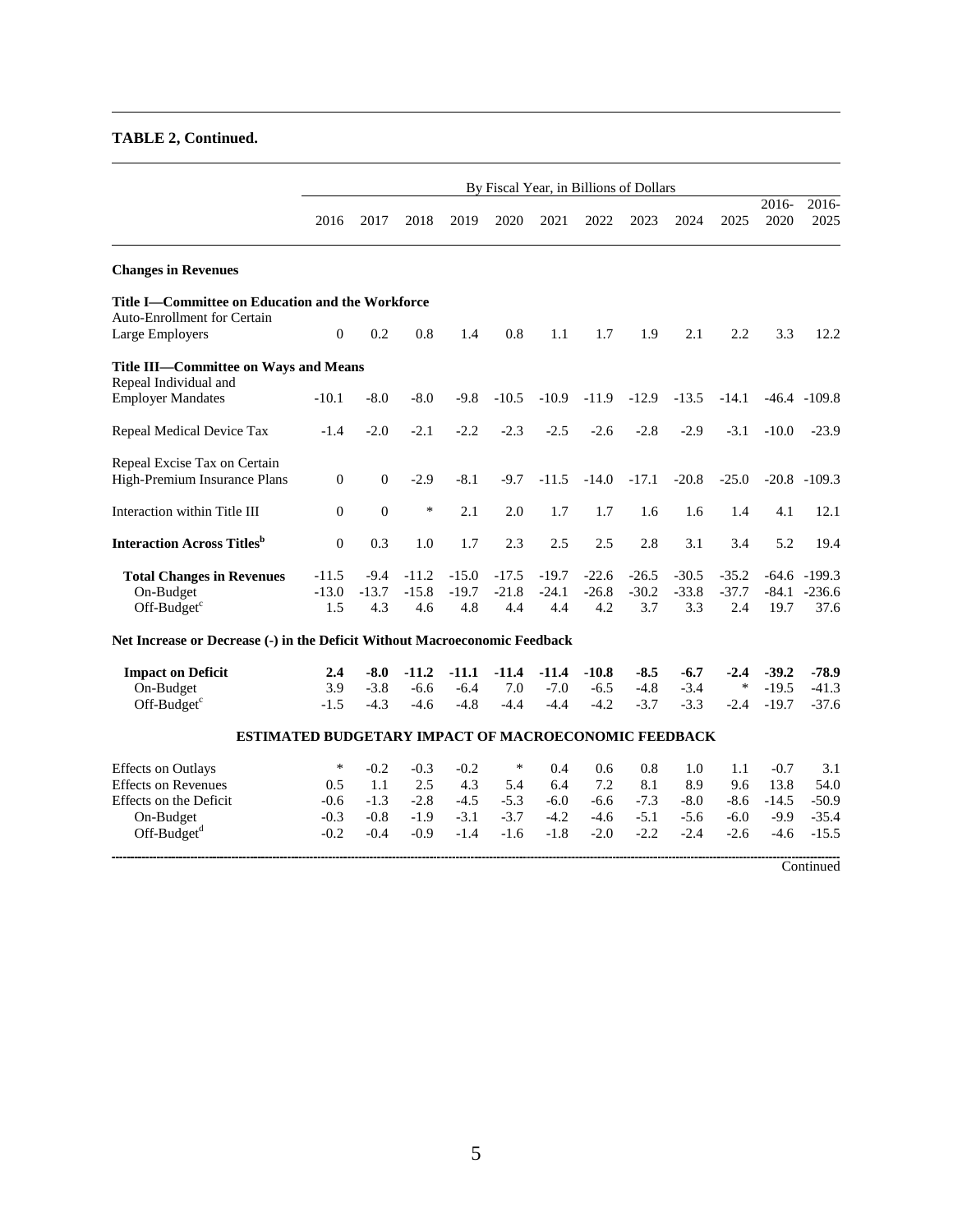#### **TABLE 2, Continued.**

|                                     |                                                           | By Fiscal Year, in Billions of Dollars |        |         |         |      |      |      |                                                                                                  |      |               |                                                          |  |
|-------------------------------------|-----------------------------------------------------------|----------------------------------------|--------|---------|---------|------|------|------|--------------------------------------------------------------------------------------------------|------|---------------|----------------------------------------------------------|--|
|                                     | 2016                                                      | 2017                                   | 2018   | 2019    | 2020    | 2021 | 2022 | 2023 | 2024                                                                                             | 2025 | 2016-<br>2020 | 2016-<br>2025                                            |  |
|                                     | TOTAL ESTIMATED CHANGES, INCLUDING MACROECONOMIC FEEDBACK |                                        |        |         |         |      |      |      |                                                                                                  |      |               |                                                          |  |
| <b>Effects on Outlays</b>           |                                                           |                                        |        |         |         |      |      |      | $-9.1$ $-17.6$ $-22.6$ $-26.4$ $-28.8$ $-30.7$ $-32.8$ $-34.2$ $-36.2$ $-36.6$ $-104.5$ $-275.1$ |      |               |                                                          |  |
| <b>Effects on Revenues</b><br>$  -$ | $-11.0$                                                   | $-8.3$                                 | $-8.7$ | $-10.7$ | $-12.1$ |      |      |      |                                                                                                  |      |               | $-13.3$ $-15.4$ $-18.4$ $-21.6$ $-25.6$ $-50.8$ $-145.3$ |  |

| Lincels on Outlays     |  |  |  |  |  | <u> - געושי טווער - געטער בורטי - געטער - געטי - דעס - דעם - דער - דו</u>                      |  |
|------------------------|--|--|--|--|--|------------------------------------------------------------------------------------------------|--|
| Effects on Revenues    |  |  |  |  |  | $-11.0$ $-8.3$ $-8.7$ $-10.7$ $-12.1$ $-13.3$ $-15.4$ $-18.4$ $-21.6$ $-25.6$ $-50.8$ $-145.3$ |  |
| Effects on the Deficit |  |  |  |  |  | $1.9$ $-9.3$ $-14.0$ $-15.7$ $-16.7$ $-17.4$ $-17.4$ $-15.8$ $-14.7$ $-11.0$ $-53.6$ $-129.8$  |  |
| On-Budget              |  |  |  |  |  | $3.6$ $-4.6$ $-8.5$ $-9.5$ $-10.7$ $-11.1$ $-11.2$ $-9.9$ $-9.0$ $-6.0$ $-29.4$ $-76.7$        |  |
| $Off-Budgetd$          |  |  |  |  |  | $-1.7$ $-4.7$ $-5.5$ $-6.2$ $-6.0$ $-6.2$ $-6.2$ $-5.9$ $-5.7$ $-5.0$ $-24.2$ $-53.1$          |  |
|                        |  |  |  |  |  |                                                                                                |  |

Sources: Congressional Budget Office; staff of the Joint Committee on Taxation

Notes: Numbers may not add up to totals because of rounding; IPAB = Independent Payment Advisory Board; \* = an increase or decrease between zero and \$50 million.

a. For outlays, a positive number indicates an increase (adding to the deficit) and a negative number indicates a decrease (reducing the deficit); for revenues, a positive number indicates an increase (reducing the deficit) and a negative number indicates a decrease (adding to the deficit); for the deficit, a positive number indicates an increase and a negative number indicates a reduction.

b. Includes the additional effects of combining the repeal of the auto-enrollment requirement for large employers with the repeal of the individual and employer mandates.

c. All off-budget effects would come from changes in revenues. (The payroll taxes for Social Security are classified as "off-budget.")

d. Off-budget effects from macroeconomic feedback include changes in Social Security spending and revenues.

#### **BASIS OF ESTIMATE EXCLUDING MACROECONOMIC FEEDBACK**

Excluding macroeconomic effects, CBO and JCT estimate that, on net, enacting the legislation would reduce federal deficits by \$78.9 billion over the 2016-2025 period; that change would result from a \$199.3 billion reduction in revenues and a \$278.2 billion decrease in direct spending. (See "Net Effects on Health Insurance Coverage" for a discussion of the combined effects of the legislation on health insurance coverage.)

#### **Title I—Committee on Education and the Workforce**

Title I would repeal the requirement that certain large employers automatically enroll new employees in health insurance plans and continue the enrollment of current employees in a health insurance plan. CBO and JCT estimate that enacting that title would reduce federal deficits by \$2 billion over the 2016-2020 period and by \$7.9 billion over the 2016-2025 period.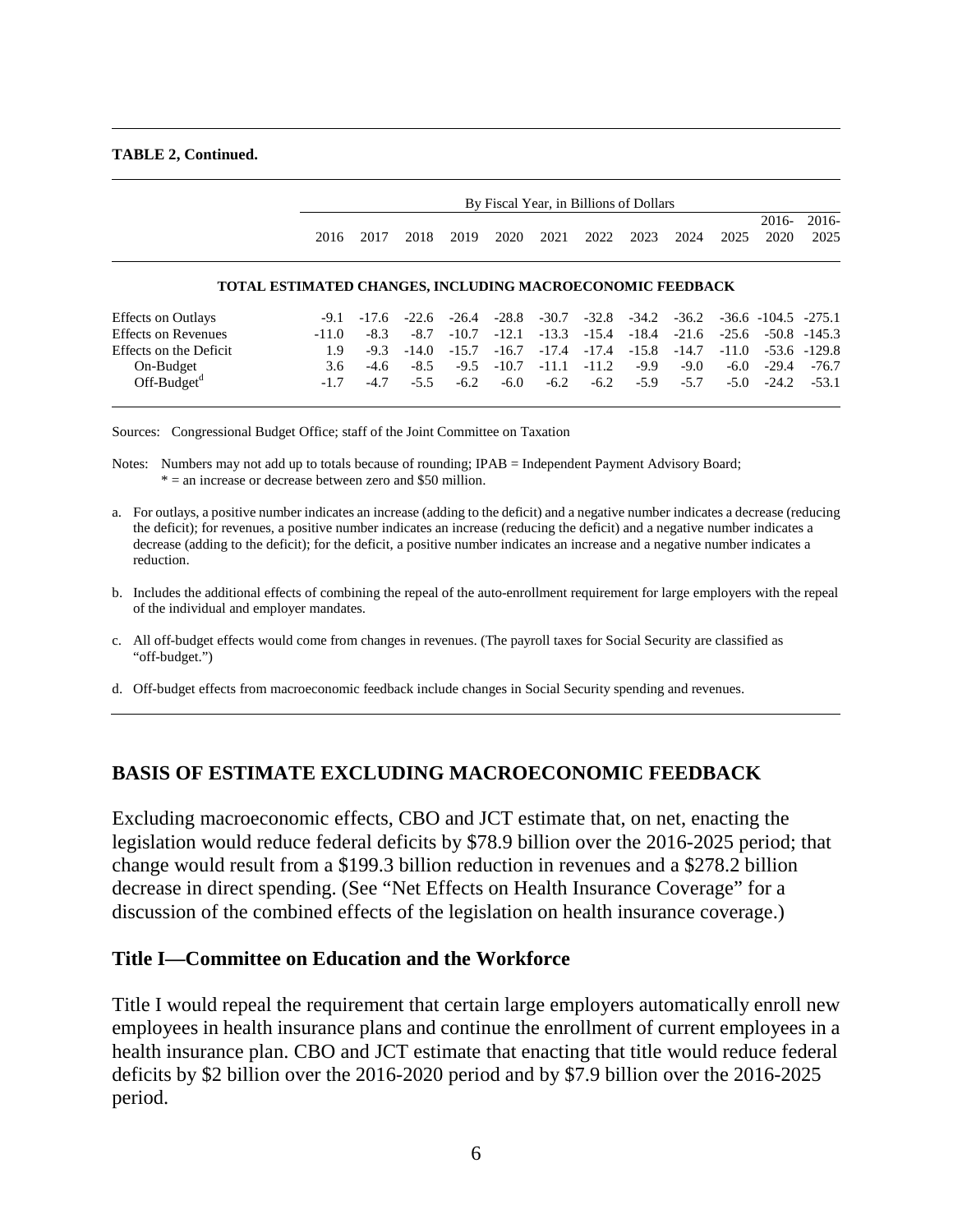**Auto-Enrollment for Certain Large Employers.** Under current law, employers with more than 200 full-time employees that offer health insurance coverage to at least one employee must automatically enroll new full-time employees in one of the health insurance plans offered by the employer. Additionally, such employers must automatically continue enrollment of current employees in a health insurance plan offered by the employer. Employees retain the right to opt out of health insurance offered by their employer, and CBO and JCT anticipate that some individuals who gain health insurance coverage through automatic enrollment will do so. The agencies project that about 750,000 people will be enrolled in employment-based health insurance in most years after 2018 because of the automatic enrollment requirements.

Although the requirement was originally scheduled to take effect in 2014, it is not currently being enforced. The Department of Labor announced in 2012 that employers would not be required to comply with requirements to automatically enroll employees until it issues implementing regulations.<sup>[2](#page-6-0)</sup> To date, those regulations have not been issued and CBO and JCT expect that the requirements will not be enforced during 2016. CBO expects that in future years the requirements will be enforced and will increase the number of people enrolled in health insurance through their employer.

CBO and JCT estimate that repealing the auto-enrollment requirement would reduce the number of people enrolled in employment-based health insurance coverage by about 750,000 people in most years after 2018, with smaller effects in 2017 and 2018 and no effect in 2016. Of those people who would not be enrolled in employment-based coverage as a result of this legislation, CBO and JCT estimate that about 90 percent would be uninsured because they would not take action to enroll in insurance in the absence of the automatic enrollment requirements for their employer. The remainder would enroll in Medicaid or, to a lesser extent, in nongroup coverage offered through an exchange established under the ACA. Although most people with an offer of health insurance from their employer are not eligible to receive subsidies to purchase insurance through an exchange, people with an unaffordable offer from their employer (as defined by the ACA) are eligible to receive subsidies.

CBO and JCT estimate that enacting title I would result in net budgetary savings to the federal government of \$7.9 billion over the 2016-2025 period. That projected decrease in federal deficits over the 10-year period consists of a \$12.2 billion increase in revenues, partially offset by a \$4.3 billion increase in direct spending.

<span id="page-6-0"></span> <sup>2.</sup> Department of Labor, Employee Benefits Security Administration, "Frequently Asked Questions from Employers Regarding Automatic Enrollment, Employer Shared Responsibility, and Waiting Periods" (February 9, 2012), [http://www.dol.gov/ebsa/newsroom/tr12-01.html.](http://www.dol.gov/ebsa/newsroom/tr12-01.html)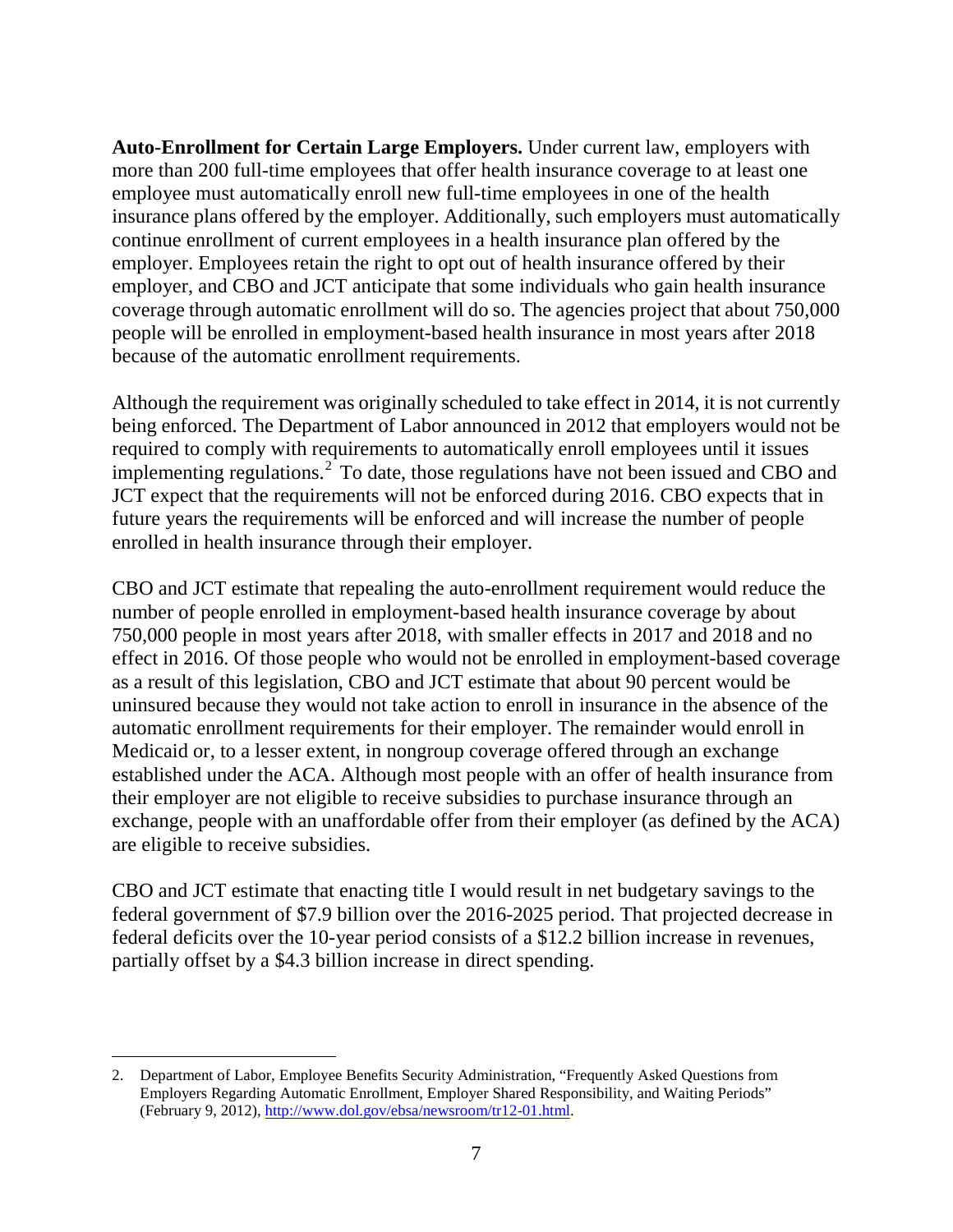The projected increase in revenues over the 2016-2025 period stems primarily from lower projected enrollment in employment-based insurance, as discussed above. Relative to current law, that change in coverage would result in a smaller share of total compensation taking the form of non-taxable health benefits, increasing the share taking the form of taxable wages and salaries. A small portion of the estimated increase in revenues comes from higher projected penalty payments paid by people who would become uninsured under the bill. The projected increase in direct spending over the 2016-2025 period primarily reflects higher projected enrollment in insurance obtained through Medicaid and exchanges.

# **Title II—Committee on Energy and Commerce**

Title II would eliminate the Prevention and Public Health Fund and rescind all unobligated balances. For one year following enactment, the bill would withhold federal funds from certain entities that provide abortions. The Community Health Center Fund also would receive additional funding. CBO estimates that enacting title II would decrease direct spending by \$12.5 billion over the 2016-2025 period.

**Prevention and Public Health Fund.** Section 1 of title II would repeal the provision of the ACA that established the Prevention and Public Health Fund and rescind all unobligated balances. The Department of Health and Human Services (HHS) awards grants through the fund to public and private entities to carry out prevention, wellness, and public health activities. The ACA provided annual funding for these purposes of \$1.0 billion in 2016, rising to \$2.0 billion in 2022 and each year thereafter. CBO estimates that eliminating that funding would reduce direct spending by \$12.7 billion over the 2016-2025 period.

**Medicaid.** Section 2 of title II would, for a one-year period following enactment, prohibit federal funds from being made available to an entity (defined to include its affiliates, subsidiaries, successors, and clinics) that, as of the date of enactment of this legislation, is:

- A nonprofit organization described in section  $501(c)(3)$  of the Internal Revenue Code and exempt from tax under section 501(a) of the Code;
- An essential community provider that is primarily engaged in providing family planning and reproductive health services and related medical care;
- Provides abortions—other than an abortion if the pregnancy is the result of an act of rape or incest or in the case where a woman's life is in danger; and
- In fiscal year 2014, had expenditures under the Medicaid program that exceeded \$350 million.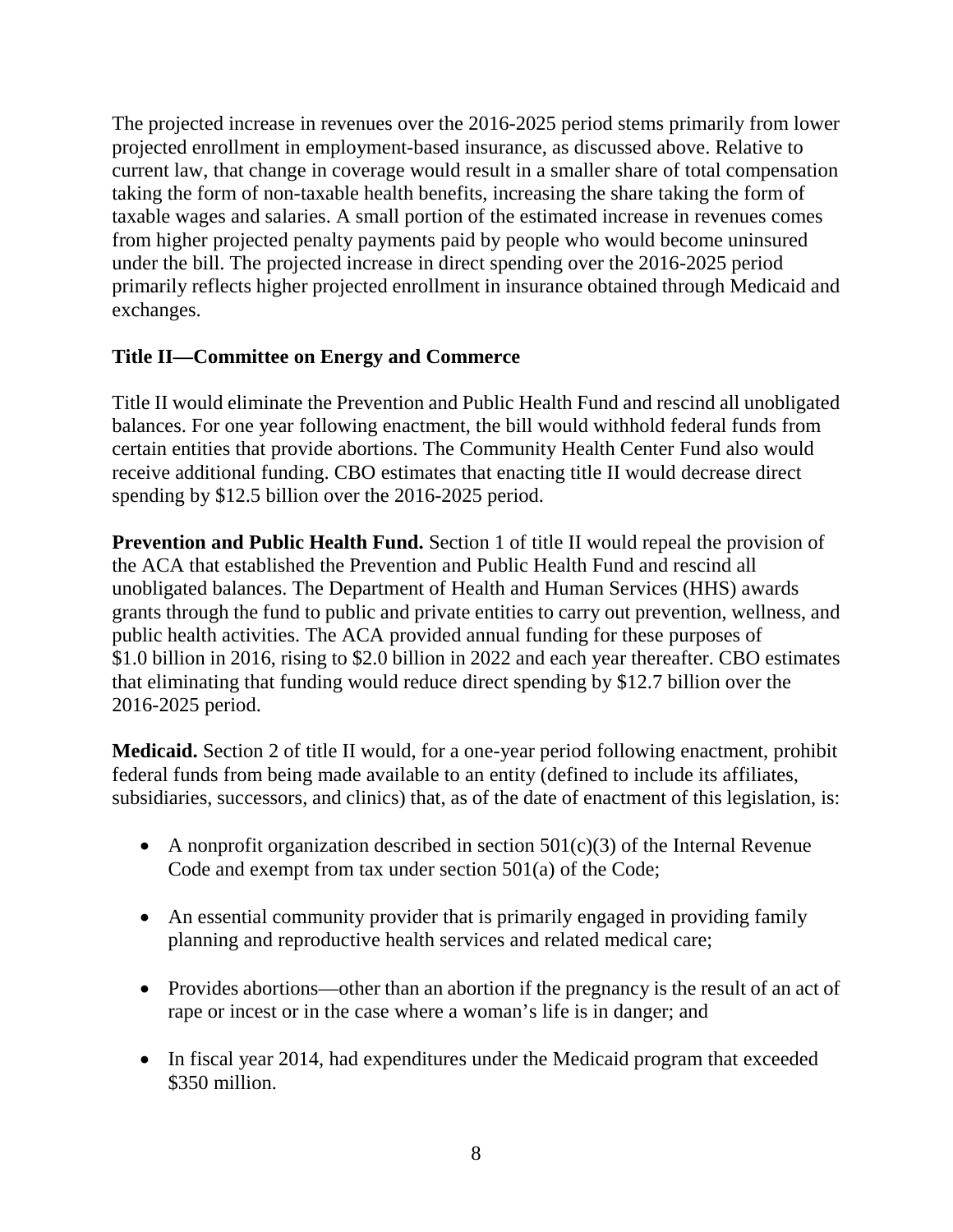CBO expects that, using the above criteria, only Planned Parenthood Federation of America and its affiliates and clinics would be affected, although some other health care clinics may also be affected. Most federal funds received by such clinics come from payments for services provided to enrollees in states' Medicaid programs. The budgetary effects of this provision depend mostly on whether the clinics affected by the legislation would decide to continue providing services without Medicaid reimbursement. The extent to which federal funding would be replaced by nonfederal resources during the year in which the prohibition would be in effect is highly uncertain. The amount replaced would depend on actions taken by such clinics and by others, including state and local governments.

If none of the federal funds were replaced, CBO expects that some of the Medicaid beneficiaries who would obtain services from affected clinics under current law would not obtain services at all, leading to lower Medicaid spending. Other people would continue to receive services—from providers that are eligible for Medicaid reimbursement. For those people, CBO estimates that there would be little change in Medicaid spending.

If almost all federal funds were replaced, CBO expects that most Medicaid beneficiaries currently served by affected clinics would continue to obtain services from those clinics, but at no cost to Medicaid. Under that circumstance, there would be little change in the services provided by such clinics and a large reduction in Medicaid spending for those services.

CBO has no clear basis for assessing the extent to which clinics affected by the legislation would be able to replace Medicaid funding. Therefore, for this estimate, CBO assumed that in the one-year period in which federal funds would be not be available to such clinics, approximately half of the federal funds that such clinics would otherwise receive from Medicaid would be replaced, the center of a wide range of possible outcomes. CBO estimates the combination of the effects described above would reduce direct spending by \$295 million over the 2016-2025 period. Those savings would be partially offset by increased spending for other Medicaid services as discussed below.

To the extent that there would be reductions in access to care under the legislation, they would affect services that help women avert pregnancies. The people most likely to experience reduced access to care would probably reside in areas without access to other health care clinics or medical practitioners who serve low-income populations. However, the extent to which Medicaid beneficiaries served by affected clinics live in such areas is uncertain. On the basis of an analysis of Essential Community Providers that offer family planning services compiled by the Health Resources and Services Administration, CBO estimates that as little as 5 percent or as much as 25 percent of the individuals currently served by affected clinics would face reduced access to care. For this estimate CBO projects that 15 percent of those people would lose access to care, the center of the distribution of possible outcomes.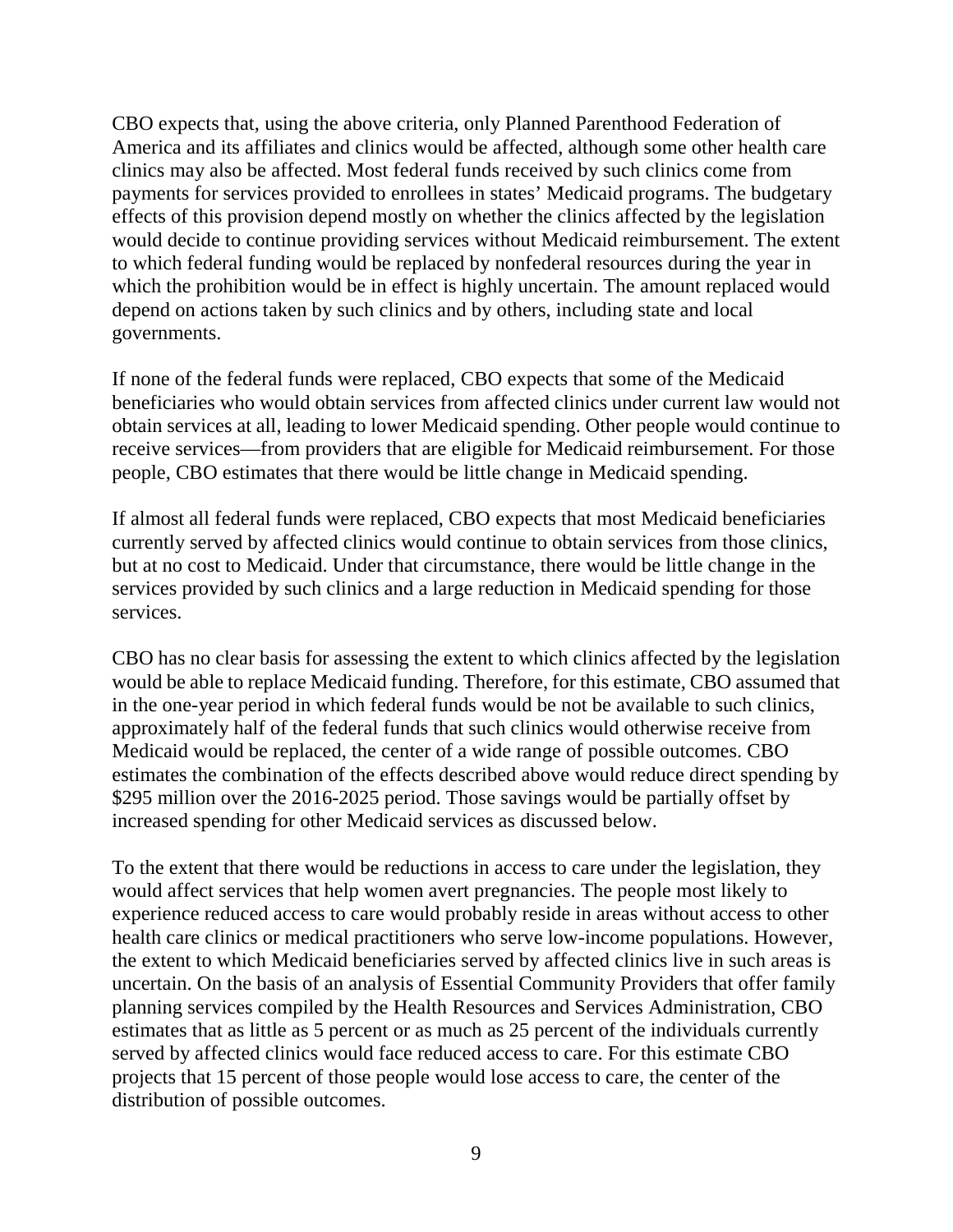The government would incur some costs for Medicaid beneficiaries currently served by affected clinics because the costs of about 45 percent of all births are paid for by the Medicaid program. CBO estimates that additional births that would result from enacting the legislation would add to federal spending for Medicaid. In addition, some of those children would themselves qualify for Medicaid and possibly for other federal programs. In the one-year period in which federal funds for the affected clinics would be prohibited under the legislation, CBO estimates the number of births in the Medicaid program would increase by several thousand, increasing direct spending for Medicaid by \$20 million in 2016 and by \$60 million over the 2016-2020 period. Netting those costs against the savings estimated above, CBO estimates that implementing the provision would reduce direct spending by \$235 million over the 2016-2025 period.

**Community Health Center Program.** Section 3 of title II would increase the funds available to the Community Health Center Program (CHC), which provides grant funds to health centers that offer primary and preventive care to patients regardless of their ability to pay. Under current law the program will receive \$3.6 billion in each of the fiscal years 2016 and 2017. The legislation would increase funding for the program by \$235 million in each of the fiscal years 2016 and 2017. CBO estimates that implementing the provision would increase direct spending by \$470 million over the 2016-2025 period.

Although increased funding to CHC could increase access to primary care and preventive services, generally, CBO does not anticipate that the increased funding would have any significant effect on the reduction in access to family planning services estimated in section 2 for two reasons. First, CBO anticipates that HHS would not be able to direct funding towards the provision of such services in time to prevent the disruption in access to services projected to occur in the first year. In addition, because the legislation would not direct HHS to provide the increased funding for specific types of services or clinics, CBO expects the increased funding would be allocated as under current law, for a wide variety of primary and preventive care services.

# **Title III—Committee on Ways and Means**

CBO and JCT estimate that enacting title III—which would repeal several provisions of the ACA—would reduce federal deficits by \$37.1 billion over the 2016-2025 period.

**Repeal of the Individual and Employer Mandates.** Title III would repeal both the individual mandate and the employer mandate. CBO and JCT estimate that repealing both mandates would result in net budgetary savings to the federal government of \$147.1 billion over the 2016-2025 period. That projected decrease in federal deficits over the 10-year period consists of a \$256.9 billion decrease in direct spending, partially offset by a \$109.8 billion reduction in revenues.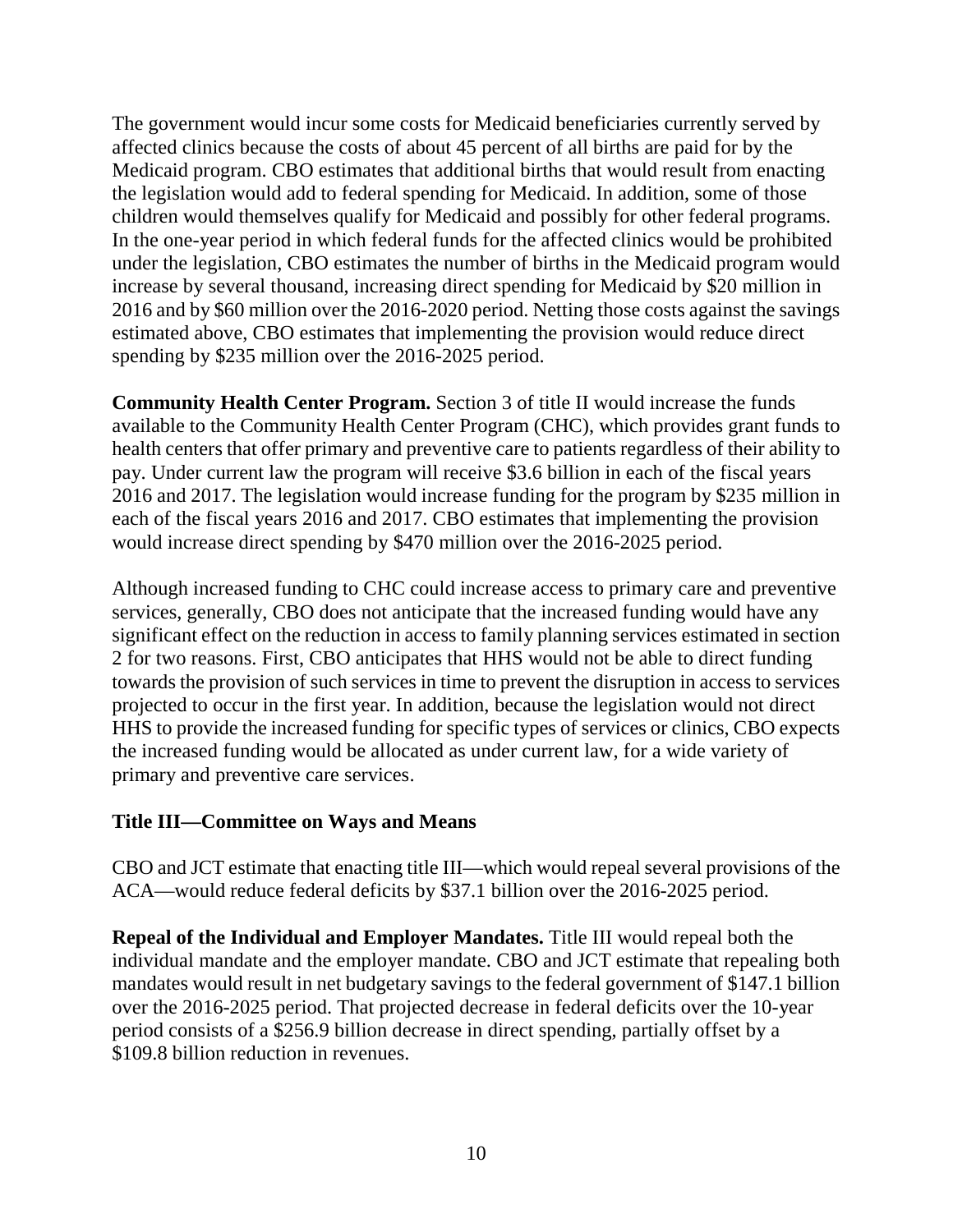*Individual Mandate.* Under current law, people who do not obtain health insurance owe the greater of a flat dollar penalty or a percentage of a household's adjusted gross income in excess of the income threshold for mandatory tax-filing, both subject to a cap. Certain categories of people are exempt from paying penalties, including people with taxable income below the filing threshold, people without access to affordable coverage, unauthorized immigrants, and people who obtain a hardship waiver. CBO and JCT estimate that the equivalent of about 4 million people—on an annualized basis—will pay a penalty because they are uninsured in calendar year 2017. [3](#page-10-0) The agencies estimate that the average penalty paid for being uninsured that entire year will be roughly  $$925.<sup>4</sup>$  $$925.<sup>4</sup>$  $$925.<sup>4</sup>$  If the individual mandate was repealed, penalty payments for being uninsured would no longer be collected; CBO and JCT estimate that loss in penalty payments would total \$43.3 billion over the 2016-2025 period.

CBO and JCT estimate that, in addition to eliminating penalties for uninsured individuals, repealing the individual mandate would substantially reduce the number of people with health insurance coverage and, accordingly, reduce the estimated federal costs associated with some sources of health insurance coverage. Under current law, the agencies estimate that the existence of the individual mandate and its associated penalties spurs increased enrollment in federally-subsidized health insurance coverage through Medicaid, the Children's Health Insurance Program (CHIP), exchanges, and employment-based plans (which are subsidized indirectly because almost no premiums for that coverage are treated as taxable compensation). The estimated savings stemming from lower enrollment in such coverage would exceed the loss in revenues from eliminating penalty payments by uninsured people.

CBO and JCT estimate that repealing the individual mandate would also result in higher health insurance premiums in the nongroup market (that is, premiums for individually purchased health insurance) after  $2016<sup>5</sup>$  $2016<sup>5</sup>$  $2016<sup>5</sup>$  Insurers would still be required to provide

<span id="page-10-0"></span> <sup>3.</sup> CBO and JCT's estimates of health insurance coverage reflect average enrollment over the course of a year; therefore the agencies' estimates of the number of uninsured people paying a penalty are calculated on an annualized basis. As a result, two individuals that are each uninsured for six months of the year and pay a partial penalty would represent one person uninsured for a year in CBO and JCT's estimates. Since many of the people who are uninsured in a given year are uninsured for less than 12 months, it is likely that more than 4 million people will pay a penalty in 2017 and that the average penalty will be less than the annualized amount of \$925.

<span id="page-10-1"></span><sup>4.</sup> The Internal Revenue Service (IRS) has released a preliminary review of tax return data through June 25, 2015, showing that 7.5 million tax returns included a penalty payment for being uninsured in 2014 and that the average penalty payment was roughly \$200 per return. Those figures are not directly comparable with CBO and JCT's estimates because a tax return may include multiple uninsured people and because CBO and JCT have estimated the number of full-year equivalents, not the actual number of individuals paying penalties. Also, CBO and JCT estimate that the number of people paying such a penalty was higher in 2014 than it will be in 2017 because more people were uninsured in 2014. The statutory penalty amounts were lower in 2014 because they increase gradually over a three-year period.

<span id="page-10-2"></span><sup>5.</sup> CBO and JCT expect that insurers would not be able to change their 2016 premiums to reflect the increase in expected medical claims because the bill would be enacted after premiums are set for the 2016 plan year.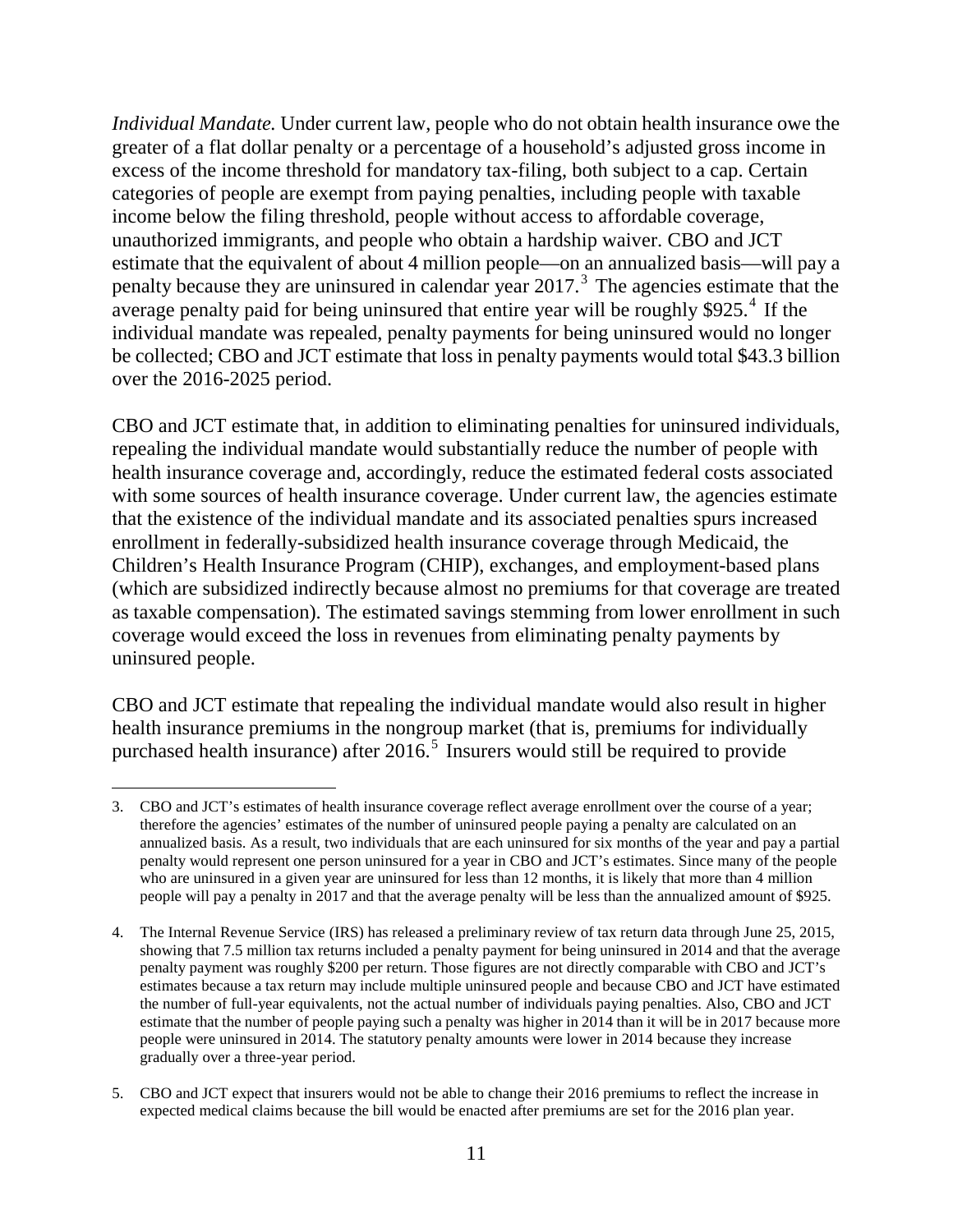coverage to any applicant, would not be able to vary premiums to reflect enrollees' health status or to limit coverage of preexisting medical conditions, and would be allowed to vary premiums by age only to a limited degree. Those features are most attractive to applicants with relatively high expected costs for health care, so the agencies expect that repealing the individual mandate would tend to reduce insurance coverage less among older and less healthy people than among younger and healthier people, thus increasing premiums overall. Nevertheless, CBO and JCT anticipate that a significant number of relatively healthy people would still have a strong incentive to purchase insurance in the nongroup market because of the availability of government subsidies—and, therefore, that the market would not be subject to an unsustainable spiral of rising premiums. In years after 2016, CBO and JCT estimate that repealing the individual mandate would increase premiums for policies in the nongroup market by roughly 20 percent above what would be expected under current law, which would in turn increase the costs to the federal government of subsidies for eligible individuals who remain enrolled in individual policies purchased through the exchanges.

*Employer Mandate*. CBO and JCT estimate that repealing the employer mandate would yield two types of budgetary effects. First, employers that do not offer health insurance that meets specified standards would no longer be assessed penalties, which would reduce revenues by \$166.9 billion over the 2016-2025 period. Second, the agencies estimate that there would be small changes in health insurance coverage that would yield largely offsetting budgetary effects. Specifically, the agencies expect that some employers that are projected to offer health insurance to their employees under current law would no longer do so if the employer mandate were repealed because eliminating penalties would lower the cost of not offering health insurance. However, CBO and JCT expect that the reduction in offers of employment-based coverage would be limited because most employers construct compensation packages that comprise a mix of wages and nonwage benefits that will attract the best available workers at the lowest cost.<sup>[6](#page-11-0)</sup> Those that would no longer enroll in employment-based coverage in the absence of the employer mandate would instead enroll in coverage through Medicaid, CHIP, the nongroup market (including individual policies purchased through the exchanges or directly from insurers in the nongroup market), or become uninsured.

**Repeal of the Medical Device Tax.** Title III also would repeal the medical device excise tax established by the ACA. Under current law, a tax of 2.3 percent is imposed on the sale of medical devices by the manufacturer or importer. Medical devices that are regularly available at retail for individual use and not primarily intended for use by a medical professional are exempt from the tax. The tax went into effect on January 1, 2013, and its repeal by the legislation would be effective starting in the first calendar quarter after the date of enactment. JCT estimates that repealing the medical device tax would reduce

<span id="page-11-0"></span> <sup>6.</sup> See Congressional Budget Office, *CBO and JCT's Estimates of the Effects of the Affordable Care Act on the Number of People Obtaining Employment-Based Health Insurance* (March 2012), [http://www.cbo.gov/publication/43082.](http://www.cbo.gov/publication/43082)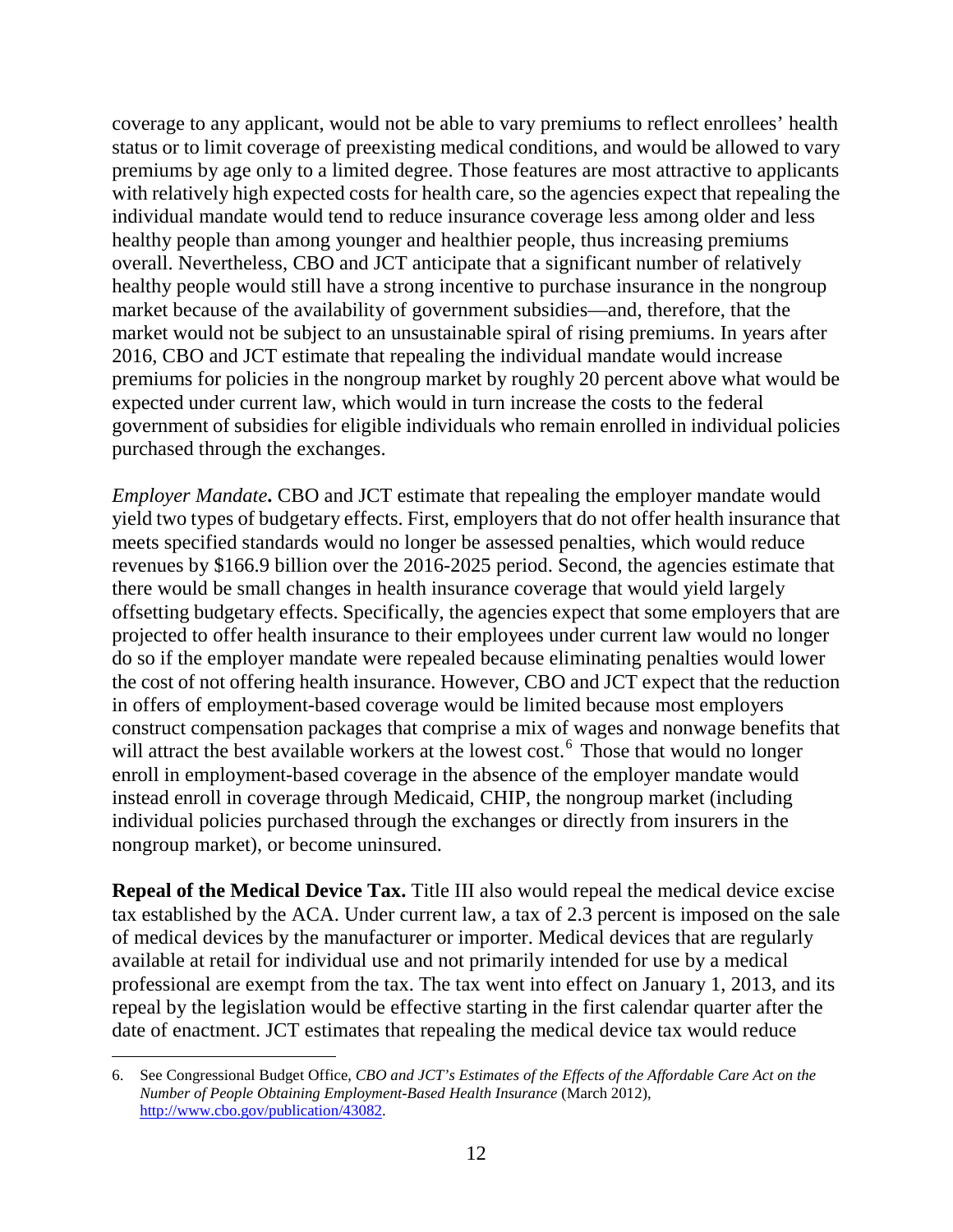revenues, thus increasing federal deficits, by about \$23.9 billion over the 2016-2025 period.

**Repeal of the Excise Tax on Certain High-Premium Insurance Plans.** Title III would repeal a federal excise tax that will be imposed on employment-based health plans whose total value is greater than specified thresholds.<sup>[7](#page-12-0)</sup> Under current law, the excise tax will take effect in 2018 and will be equal to 40 percent of the difference between the total value of contributions and the applicable threshold. CBO and JCT estimate that repealing the tax would result in net budgetary costs to the federal government of \$91.1 billion over the 2016-2025 period. That projected increase in federal deficits over the 10-year period consists of a \$109.3 billion decrease in revenues, partially offset by an \$18.2 billion decrease in direct spending.

The decrease in revenues over the 2016-2025 period primarily reflects an \$87.3 billion reduction in revenues stemming from forgone excise tax receipts and from fewer employers and workers shifting to lower-cost health insurance plans to avoid paying the tax. That is, relative to current law, more people would remain in higher-cost health insurance plans and a larger share of total compensation would take the form of non-taxable health benefits, decreasing the share taking the form of taxable wages and salaries. (Also, increased enrollment in higher-cost health plans would probably place upward pressure on health insurance premiums.)

CBO and JCT estimate that tax revenues would further decrease by \$12.5 billion over the 2016-2025 period as some employers who are expected to stop offering health insurance under current law (instead of offering insurance whose total value exceeds the specified thresholds for the excise tax) would no longer do so, thereby further reducing the share of compensation taking the form of taxable wages and salaries. Similarly, some employees who are not expected to enroll in insurance offered by their employer under current law, would do so. Both of those changes would further reduce the share of compensation taking the form of taxable wages and salaries.

The remaining portion of the estimated net decrease in revenues comprises a \$12.1 billion reduction in projected penalty payments from people who, under current law, would be uninsured because of the tax, and employers that, under current law, would pay penalties for not offering health insurance coverage that meets certain standards to their employees, and a \$2.6 billion increase in revenues from other smaller effects. In addition, CBO and JCT estimate that direct spending would decrease by \$18.2 billion over the 2016-2025 period primarily because some of the people who would newly enroll in employment-based coverage in the absence of the excise tax on high-premium plans would have otherwise been enrolled in insurance obtained through Medicaid and exchanges.

<span id="page-12-0"></span> <sup>7.</sup> The total value includes employers' and employees' contributions for health insurance premiums and contributions made through health reimbursement arrangements, flexible spending arrangements, and health savings accounts for other health care costs.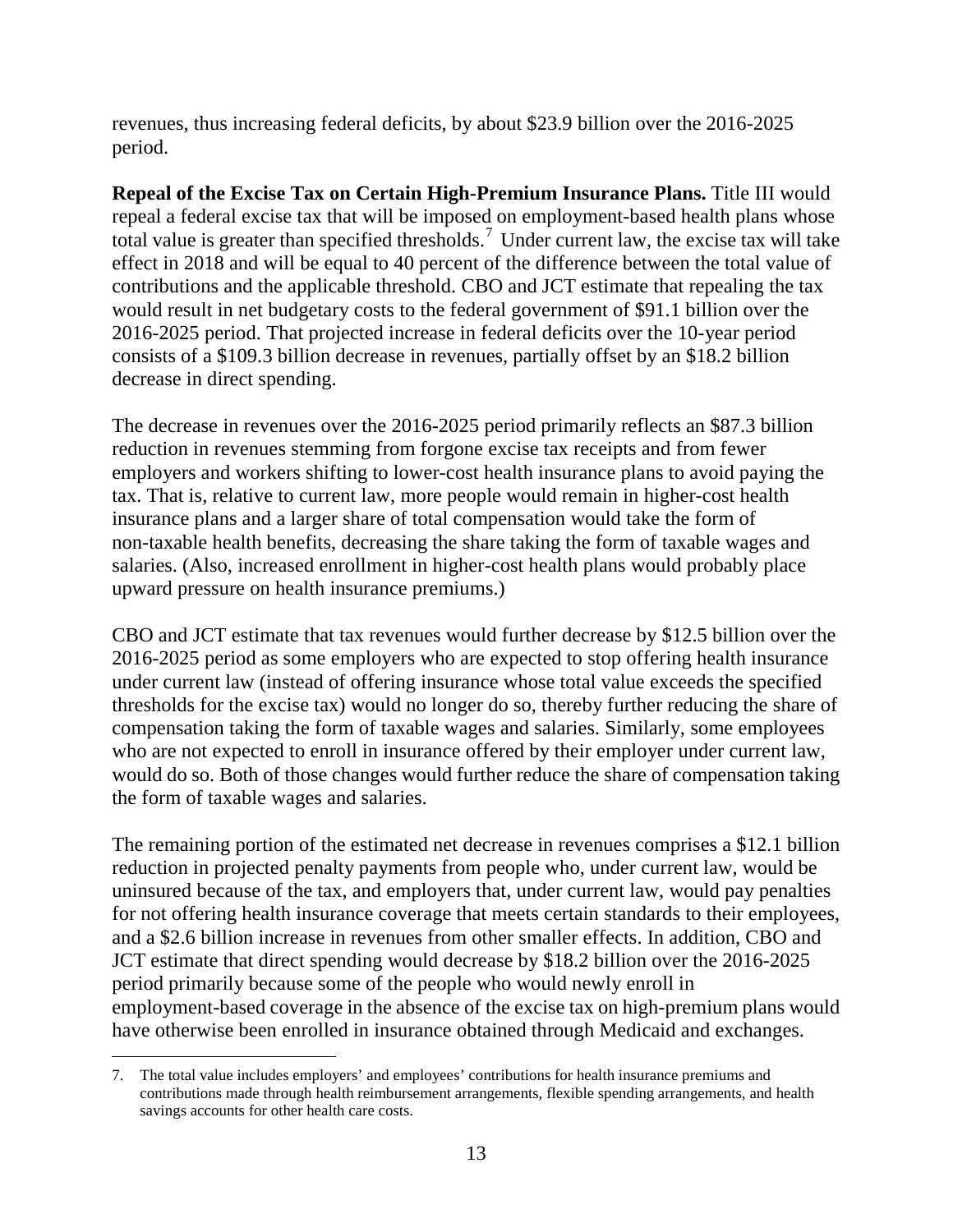**Repeal of Independent Payment Advisory Board**. The legislation would repeal the provisions of the ACA that established the Independent Payment Advisory Board (IPAB) and that created a process by which the board (or the Secretary of the Department of Health and Human Services) would be required under certain circumstances to modify the Medicare program to achieve specified savings. CBO estimates that repealing the IPAB provision would not have any budgetary impact between 2015 and 2021, but would increase direct spending by \$7.1 billion over the  $2022-2025$  period.<sup>[8](#page-13-0)</sup>

**Interaction Effects Within Title III.** Repealing the excise tax on high-premium insurance plans would reduce the amount of penalty payments collected from employers and uninsured people. However, those penalties would be eliminated by the repeal of the individual and employer mandates. Therefore, the estimated cost of repealing the excise tax on high-premium insurance plans would be reduced if that action was taken in conjunction with other provisions of title III. Accounting for the interactions, CBO and JCT project that the total savings would be \$12.1 billion greater over the 2016-2025 period than the net savings from the two provisions when estimated separately.

### **Interaction Effects Across Titles**

CBO and JCT estimate that enacting title I and title III simultaneously would increase total savings resulting from the legislation by \$21.4 billion over the 2016-2025 period compared with the sum of the savings estimated for each title separately. Most of the additional savings would stem from a further reduction in employment-based insurance. Under current law, CBO and JCT estimate, both the individual and employer mandates and the auto-enrollment requirement for certain large employers would increase the number of people enrolling in employment-based coverage. Keeping the individual mandate while repealing the auto-enrollment requirement (or vice versa) would mitigate the reduction in employment-based coverage that would otherwise occur. As a result, enacting both titles would further reduce employment-based coverage compared with enacting one title alone. That reduction in the number of people with employment-based coverage would result in a smaller share of total compensation taking the form of non-taxable health benefits, increasing the share taking the form of taxable wages and salaries and thus boosting tax revenues.

# **Net Effects on Health Insurance Coverage**

CBO and JCT estimate that the number of nonelderly people in the United States with health insurance coverage would decline by about 16 million in most years (the agencies

<span id="page-13-0"></span> <sup>8.</sup> For a discussion of the CBO's approach to estimating the budgetary effect of repealing the IPAB provision, see *H.R. 1190, the Protecting Seniors' Access to Medicare Act of 2015*, June 11, 2015, [https://www.cbo.gov/publication/50294.](https://www.cbo.gov/publication/50294)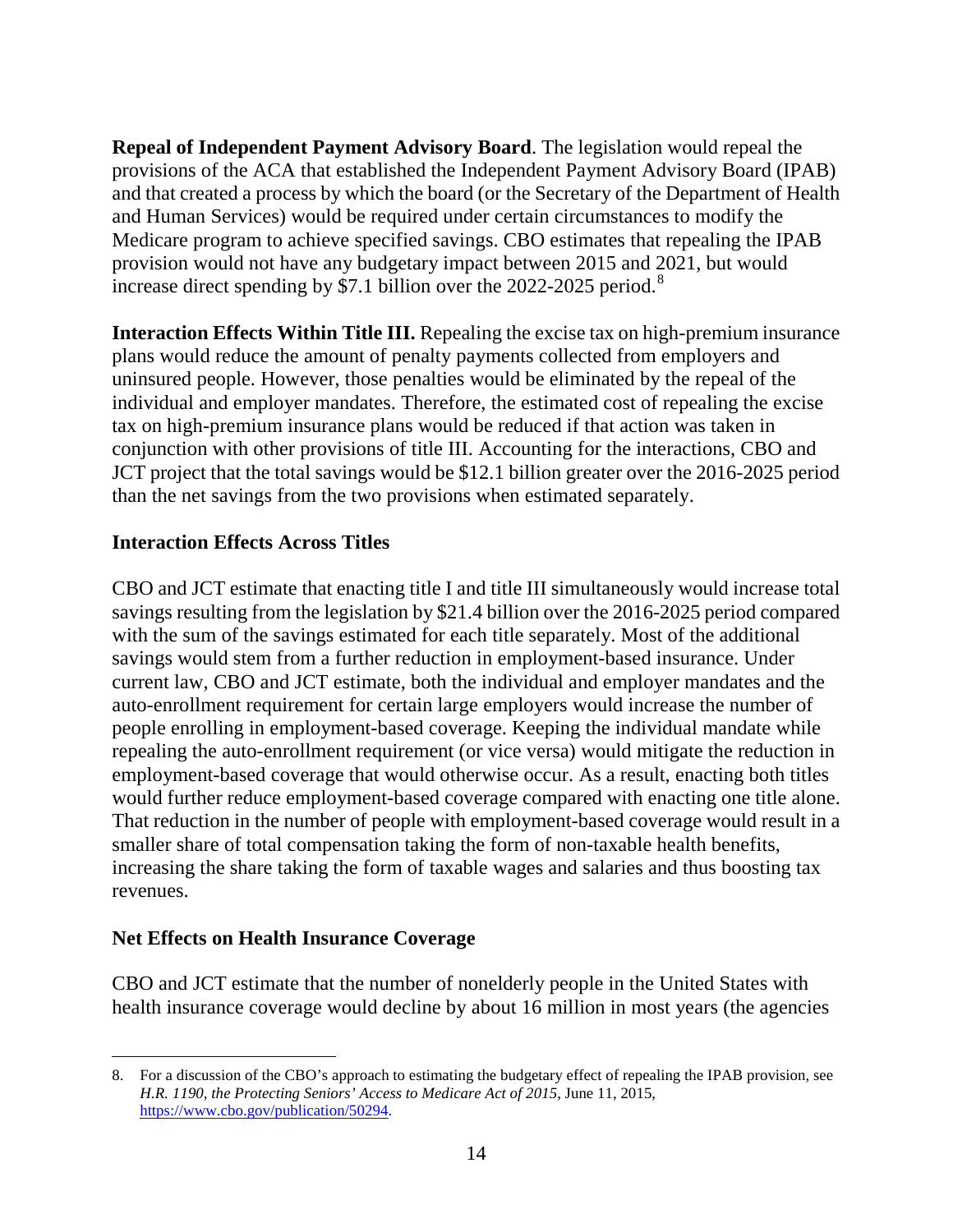estimate that 15 to 20 percent of those people would be children).<sup>[9](#page-14-0)</sup> Nearly all of that reduction in coverage would arise from repealing the mandate on individuals to obtain health insurance coverage; however, other provisions in the legislation would have small effects on coverage as discussed below. Specifically, CBO and JCT estimate that, in most years:

- Roughly 5 million fewer people, on net, would enroll in employment-based coverage. The agencies estimate that more than 5 million people would no longer enroll in employment-based coverage because fewer employers would offer health insurance coverage and fewer employees would take up such coverage in the absence of the individual and employer mandates and the requirement that large employers auto-enroll new employees and continue enrollment for current employees. However, CBO and JCT estimate that repealing the excise tax on high-premium insurance plans would offset that loss in employment-based coverage by roughly 500,000 to 1 million people because some employers who are not expected to offer coverage and some employees who are not expected to enroll in coverage under current law because of the tax on high-premium plans would do so.
- Roughly 7 million fewer people, on net, would obtain coverage through the nongroup market (including individual policies purchased through the exchanges and directly from insurers). CBO and JCT estimate that repealing the individual mandate and, to a much lesser extent, repealing the excise tax on high-premium insurance plans would reduce the number of people that seek out and enroll in coverage through the nongroup market; however, that reduction would be partially offset by an increase in nongroup coverage among people who would no longer have an offer of employment-based coverage if the employer mandate was repealed.
- Roughly 4 million fewer people would enroll in Medicaid or CHIP (about 20 percent of those are estimated to be children). Nearly all of that reduction in coverage stems from people—particularly those with taxable income above the tax-filing threshold—who would have been induced to enroll in Medicaid or CHIP because of the existence of the individual mandate and associated penalties.

In years after 2016, CBO and JCT estimate that 42 million to 43 million nonelderly people, or roughly 15 percent of the nonelderly population, would be uninsured if the legislation were enacted. By comparison, the agencies project that 26 million to 27 million nonelderly people, or roughly 10 percent of the nonelderly population, will be uninsured under current law in those years.

<span id="page-14-0"></span> <sup>9.</sup> The macroeconomic effects of the legislation discussed below, particularly the estimated 0.4 percent increase by the end of the decade in aggregate hours worked, could increase the number of people with health insurance coverage. CBO and JCT have not estimated that effect, but believe that it would be small relative to the overall effects.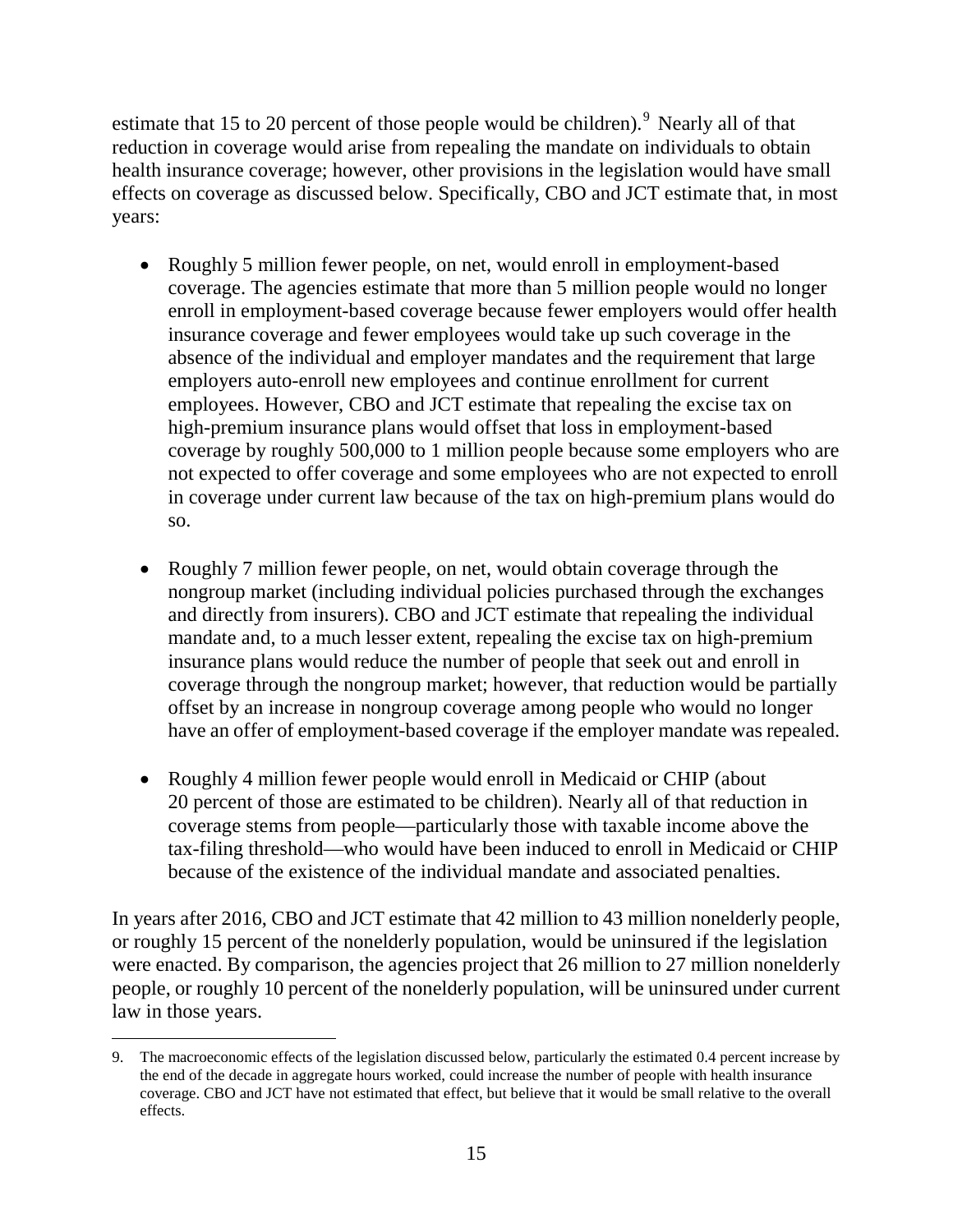### **BASIS OF ESTIMATE OF MACROECONOMIC FEEDBACK EFFECTS**

CBO and JCT have determined that H.R. 3762 is major legislation as defined in section 3112 of S. Con. Res. 1, the Concurrent Resolution on the Budget for Fiscal Year 2016.<sup>[10](#page-15-0)</sup> As a result, the budget resolution requires that CBO and JCT include macroeconomic effects in the cost estimate, to the greatest extent practicable. Therefore, the agencies have analyzed the effects this legislation would have on the U.S. economy and have estimated the resulting budgetary impact—or macroeconomic feedback. That macroeconomic feedback is included in this cost estimate and discussed below.

CBO and JCT estimate that the net effect of the legislation on the economy's output would be negligible in 2016 and 2017 but would grow after that. According to the agencies' estimates, from 2021 through 2025, the bill would increase gross domestic product (GDP) by about 0.2 percent, on average—mostly by repealing provisions of the ACA that, under current law, are expected to reduce the supply of labor.

The macroeconomic feedback effects of H.R. 3762 would lower federal deficits by \$51 billion over the 2016–2025 period, CBO and JCT estimate. The largest effect would be an increase in revenues arising from the increased supply of labor, which in turn would boost employment and taxable income. After accounting for the feedback effects to revenues and spending, CBO and JCT estimate that the total impact of the legislation would be to reduce federal deficits by \$130 billion over the 2016–2025 period.

In general, CBO and JCT analyze the macroeconomic effects of changes in fiscal policy by examining similar policies that have been implemented previously and by using results from a variety of economic models. Both agencies also distinguish between longer- and shorter-term effects. Changes in fiscal policy affect output over the longer term by altering people's incentives to work and save and by changing businesses' incentives to invest, thereby changing potential output over the longer term. In the shorter term, changes in fiscal policies also can affect the economy by influencing the demand for goods and

<span id="page-15-0"></span> <sup>10.</sup> Section 3112 of S. Con. Res. 11 defines legislation that is covered by the resolution as major if it has a gross budgetary effect that is equal to or greater than 0.25 percent of projected gross domestic product in any fiscal year (before incorporating macroeconomic effects and not including timing shifts). As specified in the conference agreement to S. Con. Res. 11, that test is met if either the absolute value—that is, the magnitude regardless of sign—of any provision's budgetary effect or the sum of the absolute values of all of the provisions' effects on revenues and direct spending (including the effects of their interactions) exceeds the 0.25 percent threshold. For example, in the case of the legislation analyzed here, the sum of the absolute values of the budgetary effects of the provisions and their interactions, shown in Table 2, equals \$95 billion in fiscal year 2025 or 0.35 percent of projected GDP (according to CBO's January 2015 economic projections, which are currently used as the basis for CBO's cost estimates). As a result, the gross budgetary effect exceeds the threshold and this legislation is defined as major.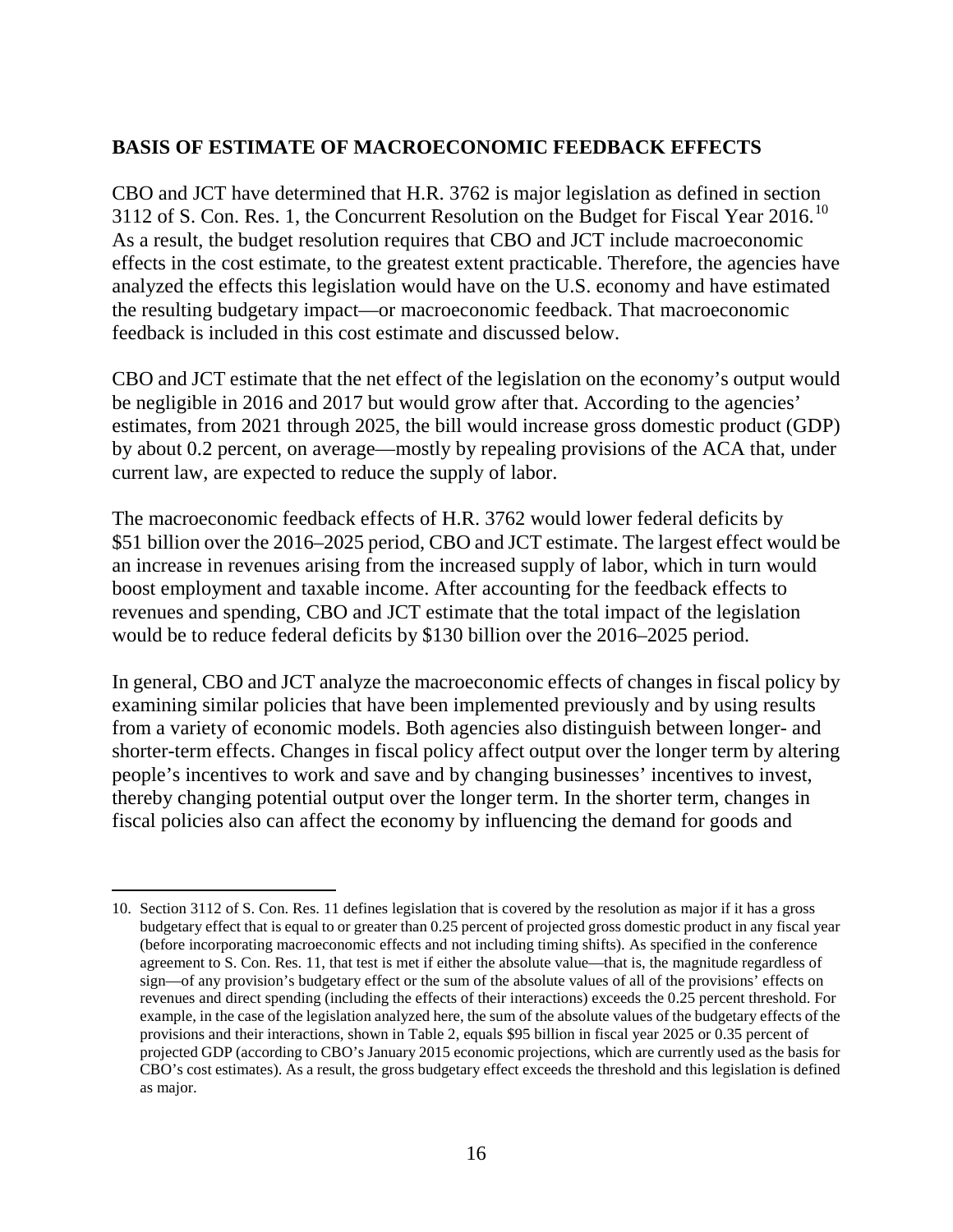services, leading to changes in actual output relative to potential output (the maximum sustainable output of the economy).<sup>[11](#page-16-0)</sup>

For this report, CBO and JCT collaborated to examine the macroeconomic effects of the legislation and those effects' feedback to the federal budget, with each agency focusing on different components of the analysis. JCT primarily analyzed the macroeconomic effects and feedback to federal revenues stemming from the repeal of the excise tax on medical devices and from the excise tax on certain high-premium insurance plans.<sup>[12](#page-16-1)</sup> CBO primarily analyzed the macroeconomic effects and feedback to federal revenues arising from the other changes in fiscal policy that would stem from the legislation, as well as the feedback effects to federal outlays stemming from the legislation.<sup>[13](#page-16-2)</sup> The estimates of macroeconomic effects and of their feedback to the federal budget presented in this report constitute a synthesis of those analyses.

### **Macroeconomic Effects from 2021 through 2025**

The largest macroeconomic effects of H.R. 3762 would take several years to arise. CBO and JCT estimate that, over the final five years of the current budget window—the period from 2021 to 2025—the bill would boost GDP by about 0.2 percent, on average, relative to current-law projections. During that period, the estimated effects on output stem from two main sources: $14$ 

<span id="page-16-0"></span> <sup>11.</sup> This analysis is based on an approach very similar to that employed in Congressional Budget Office, *Budgetary and Economic Effects of Repealing the Affordable Care Act* (June 2015), [https://www.cbo.gov/publication/50252.](https://www.cbo.gov/publication/50252)

<span id="page-16-1"></span><sup>12.</sup> JCT used its macroeconomic equilibrium growth (MEG) model, in which economic output in the longer run is determined by the supply of labor and capital, which in turn respond to the rates of taxation on wages and capital income. In the shorter run, output may be influenced by changes in consumer demand stemming from changes in after-tax income. For a description, see Joint Committee on Taxation, *Overview of the Work of the Staff of the Joint Committee on Taxation to Model the Macroeconomic Effects of Proposed Tax Legislation to Comply with House Rule XIII.3.(h)(2)*, JCX-105-03 (December 2003)[, http://go.usa.gov/3XS2R.](http://go.usa.gov/3XS2R) For a discussion of the parameter values currently used in the MEG model, see Joint Committee on Taxation, *Macroeconomic Analysis of the "Tax Reform Act of 2014*," JCX-22-14 (February 2014)[, http://go.usa.gov/3XSTJ.](http://go.usa.gov/3XSTJ)

<span id="page-16-2"></span><sup>13.</sup> To estimate the effects of the Restoring Americans' Healthcare Freedom Reconciliation Act over the longer term, CBO employed a version of a widely used Solow-type growth model in which economic output is determined by the number of hours of labor that workers supply, the size and composition of the capital stock (such as factories and equipment), and the combined productivity of labor and capital (known as total factor productivity). In the short term, changes in fiscal policies also can affect the economy by influencing the demand for goods and services by consumers, businesses, and governments, which leads to changes in actual output relative to potential output. For a description see Congressional Budget Office, *How CBO Analyzes the Effects of Changes in Federal Fiscal Policies on the Economy* (November 2014)[, www.cbo.gov/publication/49494.](http://www.cbo.gov/publication/49494)

<span id="page-16-3"></span><sup>14.</sup> Implementation of the legislation could affect GDP and other aspects of the economy in several other ways. For example, through various channels the legislation might also affect productivity or rates of private saving. In CBO and JCT's judgment, however, those effects would be quite small, on net. For details, see Congressional Budget Office, *Budgetary and Economic Effects of Repealing the Affordable Care Act* (June 2015), pp. 18-19, [https://www.cbo.gov/publication/50252.](https://www.cbo.gov/publication/50252)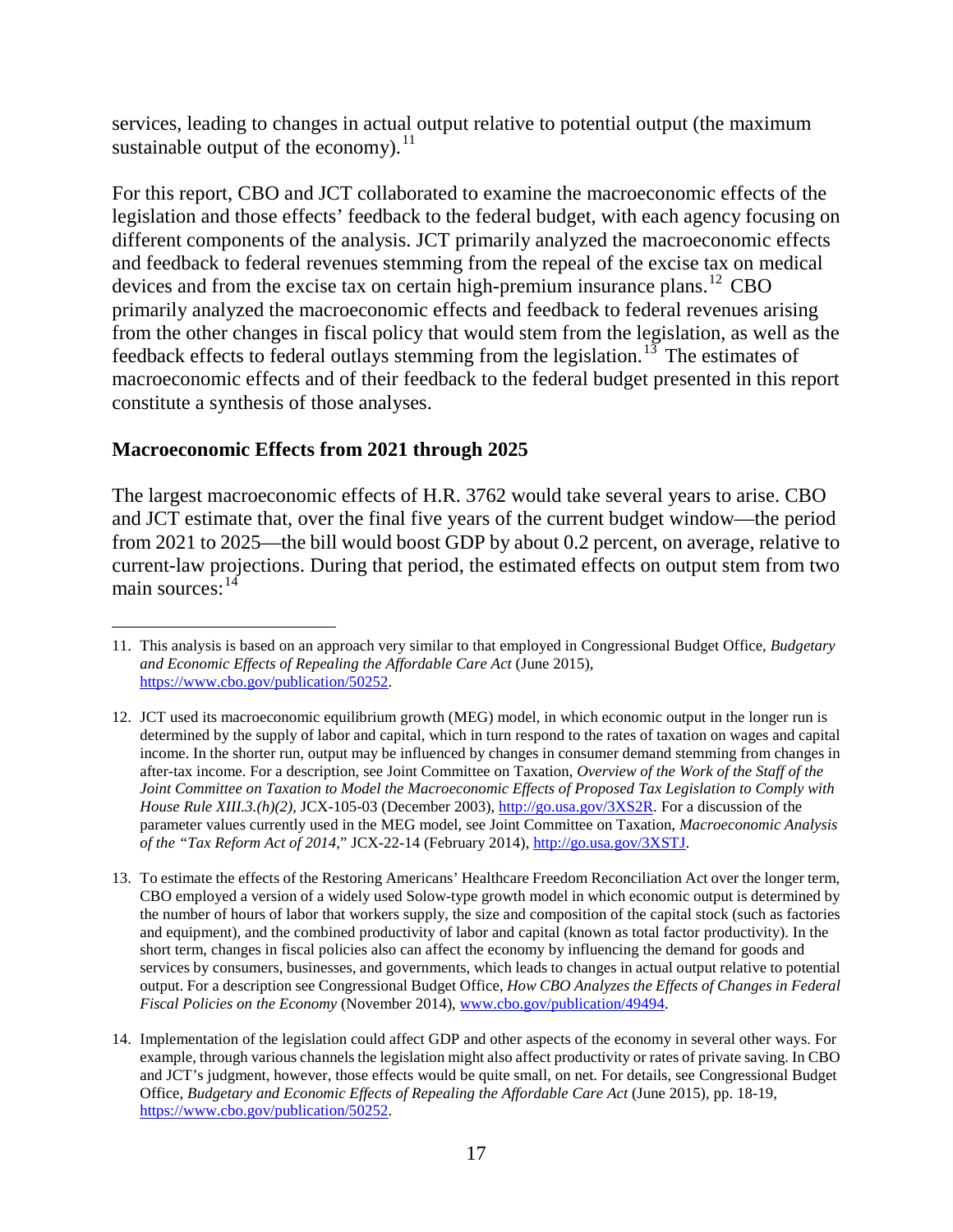- The legislation's largest effects on output are projected to result from repealing several provisions of the ACA that reduce the aggregate supply of labor by imposing taxes and fees that decrease some people's incentives to work. Repealing those provisions would eliminate those particular disincentives to work. It would also reduce the number of people facing disincentives to work from other ACA-related provisions. As a result, the legislation would increase the supply of labor and increase output relative to baseline projections.
- The legislation is expected to increase the capital stock over the next decade. In particular, the bill would increase incentives for capital investment by increasing labor supply (which makes capital more productive). In addition, the decrease in deficits that would be brought about by the legislation would decrease federal borrowing and thus increase the money available for capital investment.

**Labor Supply**. CBO and JCT estimate that the legislation would increase the supply of labor and thus increase aggregate compensation (wages, salaries, and fringe benefits) by about 0.2 percent over the 2021–2025 period. That estimate has two components: First, repealing certain taxes and penalties on individuals and employers that were enacted as part of the ACA would increase incentives to work; second, those changes in law also would reduce the number of people obtaining subsidies for health insurance through the insurance exchanges or the Medicaid program, CBO and JCT estimate, so the adverse effects of those subsidies on work incentives also would be smaller, on net. Each of those components accounts for about half of the legislation's estimated effects on aggregate labor supply.

Specifically, the legislation would repeal three sets of taxes and penalties that are estimated to have a noticeable effect on labor supply:<sup>[15](#page-17-0)</sup>

- First, it would repeal the requirement that large employers offer their employees health insurance coverage that meets specified standards or pay penalties. The costs of those penalties will eventually be passed on to workers in the form of lower wages, CBO and JCT estimate, so repealing the penalties would increase workers' wages and thus their incentive to work.
- Second, it would repeal a federal excise tax that will be imposed on employment-based health plans whose total value is greater than specified thresholds. Under current law, that excise tax is expected to lower after-tax compensation in two ways. First, firms that pay the tax are expected to pass the cost

<span id="page-17-0"></span> <sup>15.</sup> For additional information, see Congressional Budget Office, *Budgetary and Economic Effects of Repealing the Affordable Care Act* (June 2015), [https://www.cbo.gov/publication/50252a](https://www.cbo.gov/publication/50252)nd Congressional Budget Office, *The Budget and Economic Outlook: 2015 to 2025* (January 2015), Appendix C, [www.cbo.gov/publication/49892.](http://www.cbo.gov/publication/49892)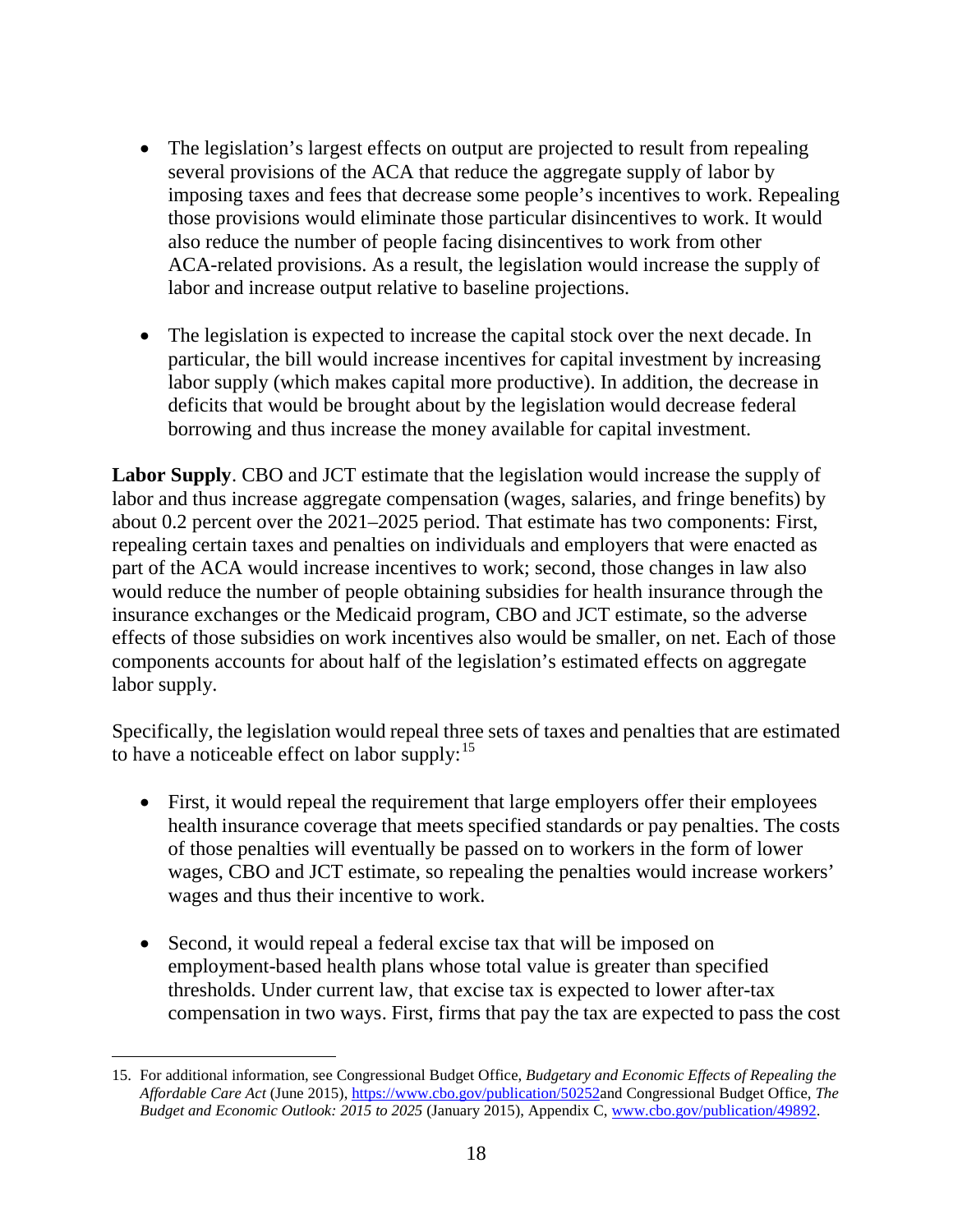on to workers by decreasing compensation. Second, firms that avoid the tax by shifting to less expensive health plans are expected to increase other forms of compensation correspondingly. Because those other forms will mostly be taxable, after-tax compensation is expected to fall on balance. Repealing the excise tax would undo those two effects, slightly increasing workers' after-tax compensation and thus slightly increasing their labor supply.

• Third, it would repeal a penalty on individuals who do not obtain health insurance. For higher-income people who are uninsured, the penalty increases with income and thus has the same effect as an income tax. Repealing that penalty would undo that effect and, as a result, increase their incentives to work. The affected workers account for less than one percent of earnings in the economy, so the resulting increase in labor supply and aggregate earnings would be minimal.

Repealing those provisions—particularly the individual mandate—also would affect the number of people receiving subsidized health insurance and thus their incentive to work. Those subsidies have the effect of discouraging work both because they are phased out as recipients' income rises—creating an implicit tax on additional earnings—and because the subsidies, along with expanded eligibility for Medicaid, effectively increase enrollees' income. Under the legislation, the number of people receiving exchange subsidies would be about 30 percent lower than is projected under current law.

Having fewer workers receive subsidies would reduce that dampening effect on labor supply, so labor supply would be larger than is projected under current law. An offsetting consideration is that repealing the individual mandate also would increase average premiums in the exchanges, and thus would increase the value of subsidies for the remaining recipients—which in turn would increase the implicit tax on labor that stems from the phase-out of those subsidies. In CBO and JCT's judgment, however, the effects on labor supply of having fewer subsidy recipients would outweigh the effects of having remaining recipients face higher effective tax rates.

In percentage terms, the increase in total hours worked is estimated to be larger than the increase in aggregate compensation because the largest increases in labor supply would occur among lower-wage workers whose incentives would be most strongly affected. Specifically, relative to current law the legislation would increase the aggregate number of hours worked by about 0.4 percent over the 2021–2025 period, CBO and JCT estimate.

**Capital Stock**. CBO and JCT estimate that the legislation would increase the capital stock over the 2021– 2025 period by somewhat less than the 0.2 percent increase in labor supply. The bill would increase the capital stock for two main reasons. First, the increase in labor supply resulting from the legislation would increase the rate of return on investment and thus increase incentives to save and invest. The resulting increase in saving and investment—relative to current law—thus would gradually boost the capital stock;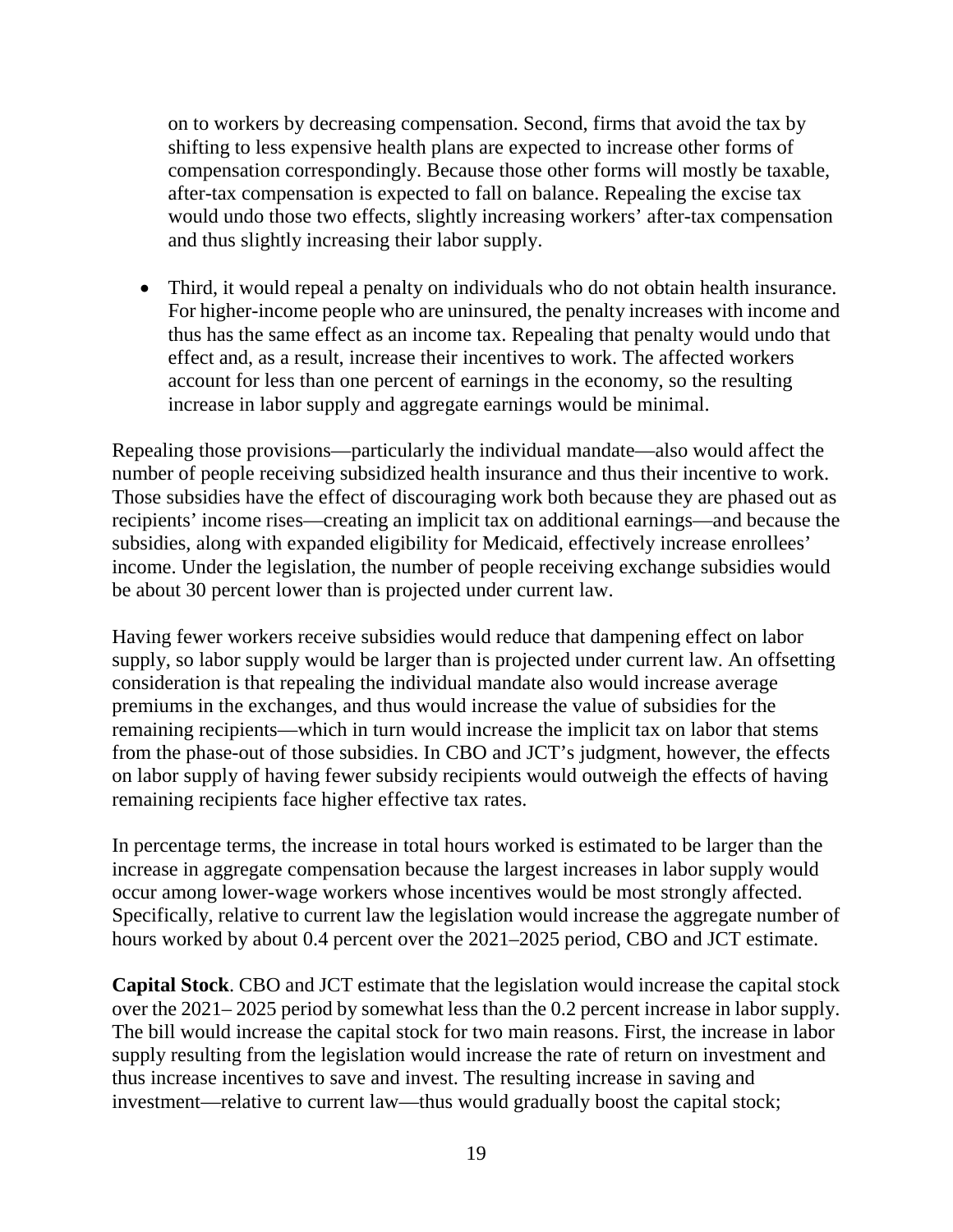consequently, output would be higher. CBO and JCT also considered the extent to which the legislation would affect output through its reduction in federal deficits. Smaller deficits would leave more money for private investment, which increases investment and output. An additional, minimal contributor to the increase in investment is a slight reduction in business costs due to the repeal of taxes on medical devices and certain high premium health plans. Altogether, the effects on output of those changes in the capital stock would be smaller than the increases in output stemming from changes in the supply of labor.

### **Macroeconomic Effects From 2016 through 2020**

CBO and JCT estimate that H.R. 3762 would have smaller effects on output in the next few years than would occur later in the coming decade. In particular, the legislation would have a positive but negligible effect on output in 2016 and 2017, rising to about 0.1 percent in 2020, CBO and JCT estimate. (The effect would continue to rise over the next five years.) The estimated increase in the size of the effect through 2020 stems primarily from a growing boost over those years to the number of hours worked (due to increased work incentives).

Labor Supply. CBO estimates that the increase in labor supply and hours worked would become larger over the next several years relative to projections under current law. That conclusion reflects an expectation that the provisions of the ACA that the legislation would repeal would dampen labor supply gradually. Hence, undoing those effects is estimated to affect the labor market gradually. A second consideration is that the increase in labor supply stemming from the legislation would have a somewhat muted effect on total hours worked over the next two years or so, when there will still be some slack in the labor market, according to CBO's baseline projections. Thus, if some workers increase the number of hours they work or successfully get jobs rather than leave or stay out of the labor force altogether, some other underemployed workers or people who are not actively looking for employment but are willing to work will probably work less than they would under current law. As a result, the increase in labor supply would partly result in greater employment and partly result in more people being unemployed or underemployed relative to CBO's baseline projections.

**Aggregate Demand**. CBO and JCT estimate that the legislation would, on net, decrease aggregate demand for goods and services in the short-term. The largest negative effects on aggregate demand would come from individuals who would no longer obtain insurance through the exchanges because of the repeal of the individual mandate. Those people, as a group, would spend less on health care and spend more on other goods and services, but they would have less to spend overall because they would not be receiving subsidies for health insurance. Hence, total spending by those households would fall by close to the same amount as the decline in subsidies. That decrease in spending would in turn be partly offset by an increase in spending by those who owe less in taxes because of the repeal of various tax provisions. CBO and JCT estimate that, overall, the increase in spending due to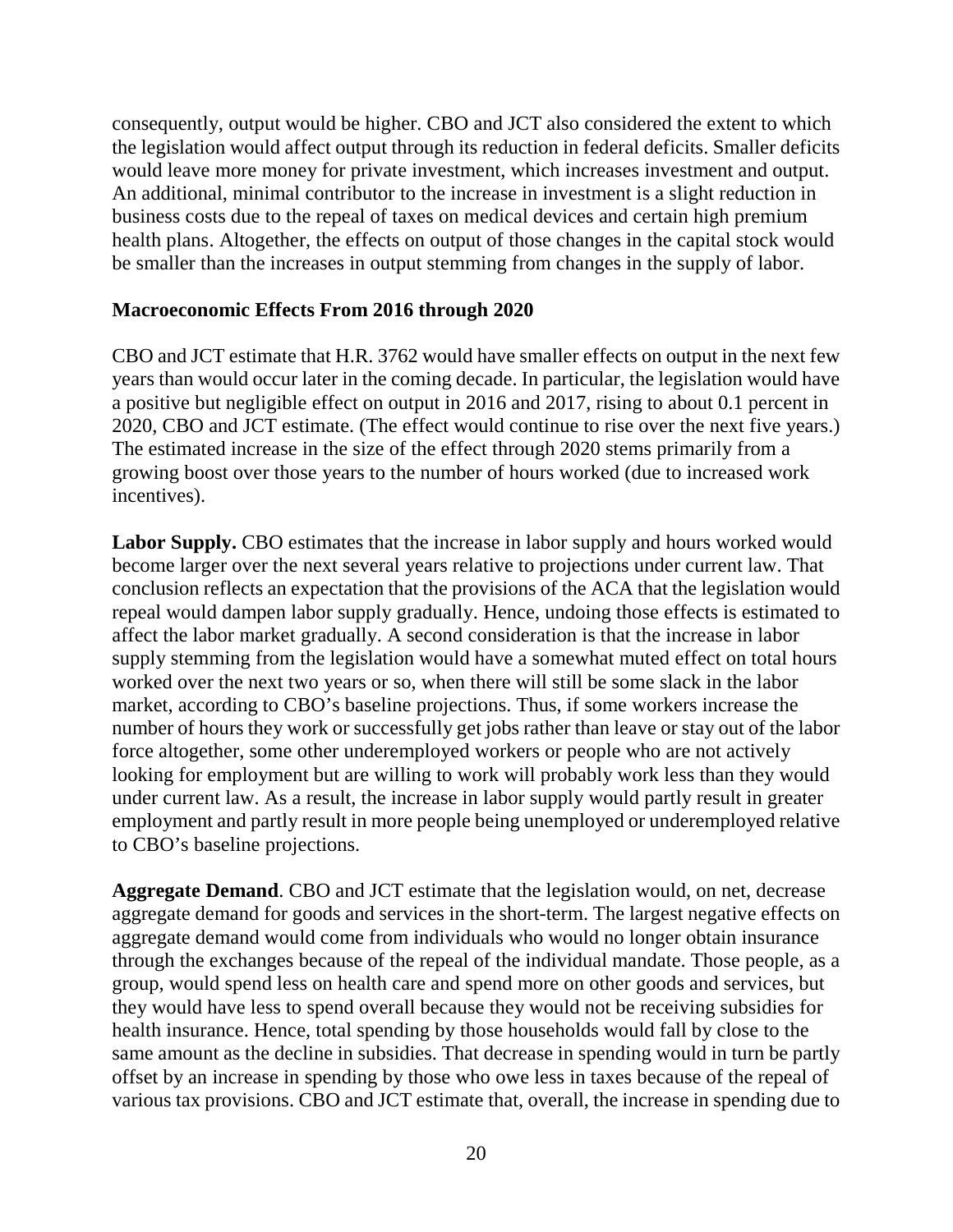tax reductions would be smaller than the reduction in spending by those no longer receiving subsidies, for two reasons. The reduction in subsidies would be larger, in dollar terms, than the reduction in taxes; and a portion of those receiving tax cuts would be in higher-income households, who are estimated to be relatively less responsive to changes in disposable income.

## **Budgetary Feedback From Macroeconomic Effects**

Taking into account the factors described above, CBO and JCT estimate that the macroeconomic effects of H.R. 3762 would lower federal deficits by \$51 billion over the 2016–2025 period. Most of that reduction would stem from an increase in revenues resulting from higher employment and taxable income, relative to projections under current law. Specifically, the increase in output that would result from the legislation would boost revenues by \$54 billion over the 2016-2025 period.

Outlays would primarily be affected by the estimated changes in interest rates, rising slightly over the decade. Interest rates would be slightly higher because the relative scarcity of capital (given the increase in labor supply) would push up the rate of return to investment. That effect would more than offset the dampening effect on interest rates from the reduction in federal borrowing. On net, CBO estimates that the macroeconomic effects of the legislation would increase outlays by \$3 billion over 20[16](#page-20-0)-2025 period.<sup>16</sup>

Combined with the estimated effects of the legislation on federal deficits excluding macroeconomic feedback, the total result of changes in direct spending and revenues would amount to a decrease in federal deficits of \$130 billion over 10 years.

CBO and JCT's estimates of those macroeconomic feedback effects and the methods used to generate them depend in part on the types of provisions and categories of feedback being analyzed. In estimating the feedback effects on revenues of repealing the excise tax on certain high-premium insurance plans and the medical device tax, JCT projected effects on the net effective tax rates for several different types of taxable income (including wages, interest, dividends, capital gains, and business income). In analyzing the insurance coverage provisions—which affect the economy primarily through their impact on labor supply—CBO estimated that the resulting increases in GDP would raise revenues in a roughly proportional way, primarily because income and payroll taxes would rise with higher compensation and income.

To estimate the effects of macroeconomic feedback on federal spending, CBO generally uses a simplified method that accounts for changes in GDP and interest rates, among other factors, but does not involve the sort of detailed program-by-program analysis that the

<span id="page-20-0"></span> <sup>16.</sup> Reflecting a long-standing convention, CBO does not include in cost estimates the budgetary effects of changes in interest payments stemming from changes in the amount of debt incurred. However, the macroeconomic effects of those changes in interest payments are incorporated into the agency's macroeconomic analysis.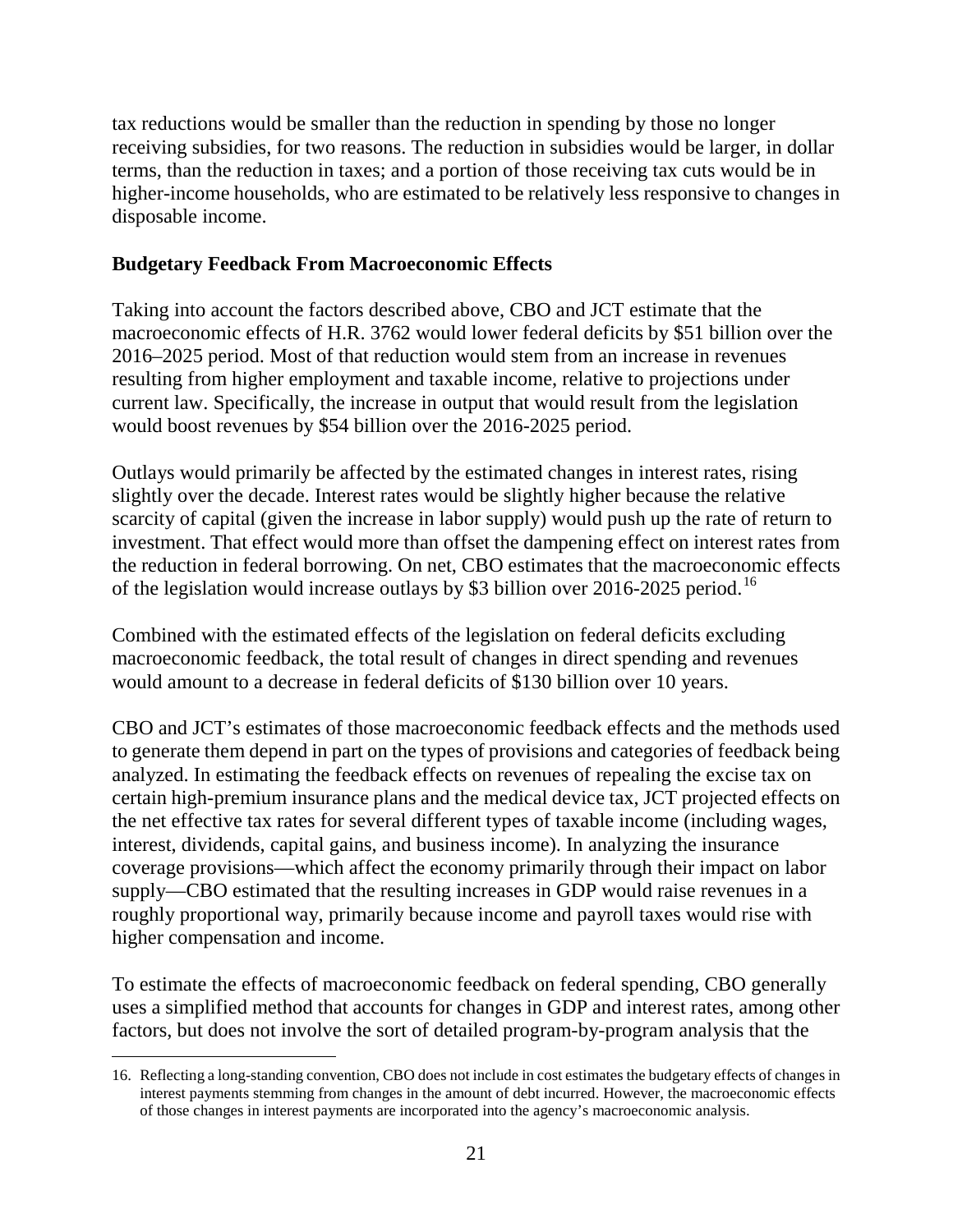agency uses for official cost estimates. As a rule, increases in GDP would have much smaller effects on federal spending than on revenues. CBO's estimates for discretionary programs incorporate the assumption that spending generally remains at the amounts projected in its budgetary baseline even if output changes.[17](#page-21-0) For mandatory programs, CBO estimates, aggregate spending would be affected only slightly by a change in the rate of economic growth.<sup>[18](#page-21-1)</sup>

### **UNCERTAINTY**

Estimates of the effects of the legislation—which would repeal several major provisions of the ACA—are subject to substantial uncertainty, which stems at least in part from the difficulty in projecting the effects of those provisions themselves. Although initial data are available about some particular effects, the ways in which individuals, employers, insurers, and other affected parties will respond to the changes made by ACA—and the ways in which those same people and organizations would respond to repealing some of its provisions—are all difficult to predict, and the responses could deviate in either direction from CBO and JCT's estimates. Another source of uncertainty is that the legislation's effects on labor markets, GDP, and other macroeconomic variables—and the resulting budgetary feedback—could be smaller or larger than the agencies have estimated.

On balance, CBO and JCT estimate that the most likely outcome of enacting the legislation would be to reduce budget deficits over the 2016–2025 period. That estimate is designed to represent the middle of a broad range of possible outcomes. In light of the many uncertainties involved, over the full range of likely outcomes, the legislation could increase deficits over that period or could reduce them by more than the agencies have estimated. Over the longer term, the agencies expect that the legislation would ultimately increase federal deficits, but the uncertainty surrounding the magnitude of that estimate grows over time as well.

<span id="page-21-0"></span> <sup>17.</sup> Changes in projected prices and rates of inflation affect CBO's baseline projections of discretionary spending after 2021, when discretionary spending is no longer capped under current law. However, CBO estimates that the effects of the legislation on inflation would be small. Assuming appropriation actions consistent with the bill discretionary spending would be reduced by less than \$1 billion over the next decade.

<span id="page-21-1"></span><sup>18.</sup> CBO recently estimated that a reduction in the real (inflation-adjusted) GDP growth rate of 0.1 percentage point per year over the next decade—which would reduce GDP by about 1 percent in 2025—would reduce mandatory spending only by \$4 billion over that period. According to that rule of thumb, a corresponding increase in the rate of GDP growth over the next decade would be expected to increase mandatory spending by roughly the same amount. See Congressional Budget Office, *The Budget and Economic Outlook: 2015 to 2025* (January 2015), Appendix C, [www.cbo.gov/publication/49892.](http://www.cbo.gov/publication/49892)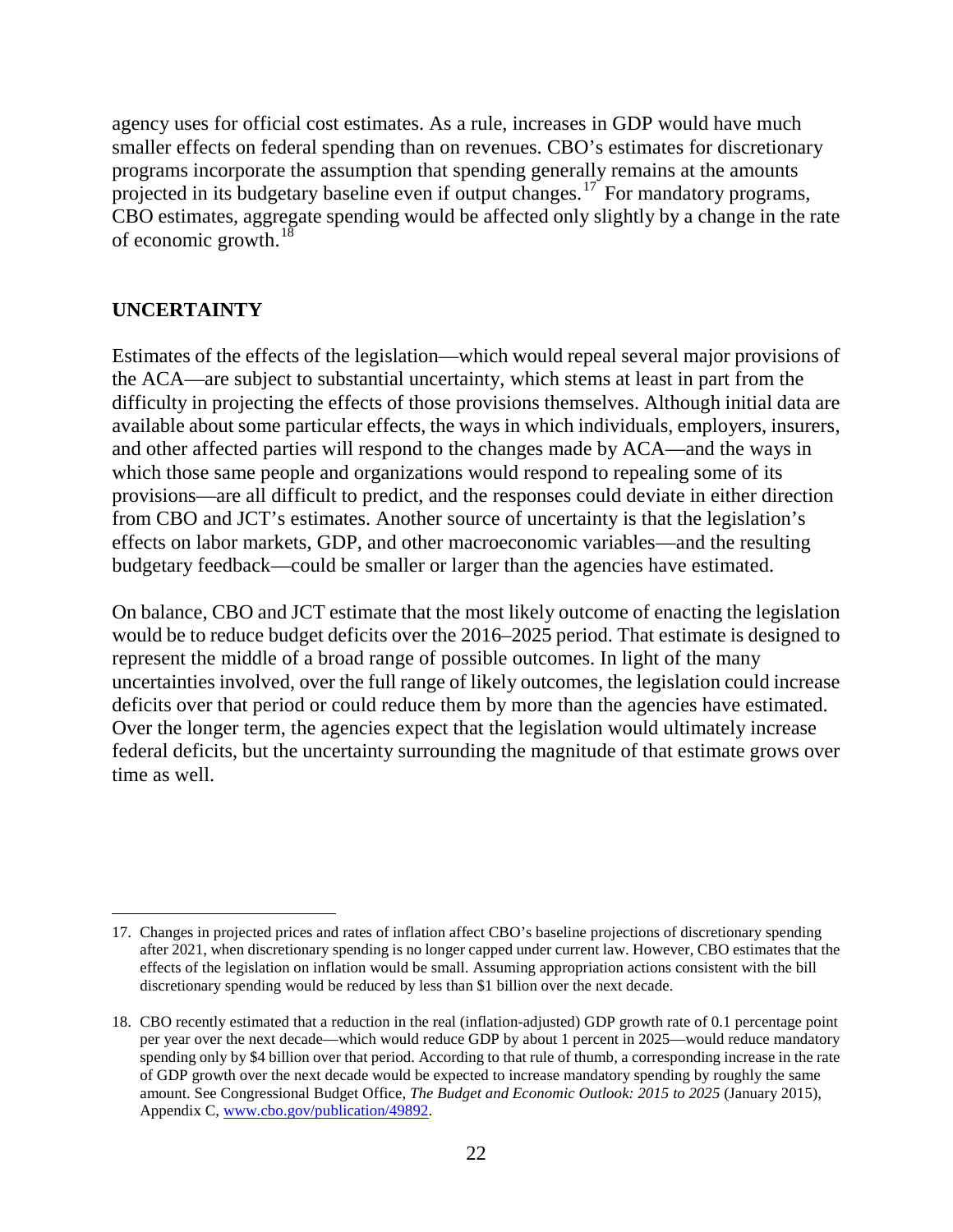### **PAY-AS-YOU-GO CONSIDERATIONS**

The Statutory Pay-As-You-Go Act of 2010 establishes budget-reporting and enforcement procedures for legislation affecting direct spending or revenues. The net changes in outlays and revenues that are subject to those pay-as-you-go procedures are shown in the following table, with and without macroeconomic feedback. Only on-budget changes to outlays or revenues are subject to pay-as-you-go procedures.

#### **TABLE 3. CBO AND JCT ESTIMATE OF PAY-AS-YOU-GO EFFECTS FOR H.R. 3762, THE RESTORING AMERICANS' HEALTHCARE FREEDOM RECONCILIATION ACT OF 2015, AS REPORTED BY THE HOUSE COMMITTEE ON THE BUDGET ON OCTOBER 16, 2015**

|                                                                                                                                                           |      |      | By Fiscal Year, in Millions of Dollars |      |                                                                                                  |      |      |      |      |      |                                                                                                               |                 |  |  |
|-----------------------------------------------------------------------------------------------------------------------------------------------------------|------|------|----------------------------------------|------|--------------------------------------------------------------------------------------------------|------|------|------|------|------|---------------------------------------------------------------------------------------------------------------|-----------------|--|--|
|                                                                                                                                                           | 2016 | 2017 | 2018                                   | 2019 | 2020                                                                                             | 2021 | 2022 | 2023 | 2024 | 2025 | $2016-$<br>2020                                                                                               | $2016-$<br>2025 |  |  |
|                                                                                                                                                           |      |      |                                        |      | NET INCREASE OR DECREASE (-) IN THE ON-BUDGET DEFICIT<br><b>EXCLUDING MACROECONOMIC FEEDBACK</b> |      |      |      |      |      |                                                                                                               |                 |  |  |
| Statutory                                                                                                                                                 |      |      |                                        |      |                                                                                                  |      |      |      |      |      |                                                                                                               |                 |  |  |
| Pay-As-You-Go Effects                                                                                                                                     |      |      |                                        |      | $3,900 -3,800 -6,600 -6,400 -7,000 -7,000 -6,500 -4,800 -3,400$                                  |      |      |      |      |      | $0 -19.500$                                                                                                   | $-41,300$       |  |  |
| Memorandum:                                                                                                                                               |      |      |                                        |      |                                                                                                  |      |      |      |      |      |                                                                                                               |                 |  |  |
| Changes in Outlays                                                                                                                                        |      |      |                                        |      |                                                                                                  |      |      |      |      |      | $-9,100 -17,500 -22,400 -26,100 -28,800 -31,000 -33,400 -35,000 -37,200 -37,700 -103,800 -278,200$            |                 |  |  |
| Changes in Revenues -13,000 -13,700 -15,800 -19,700 -21,800 -24,100 -26,800 -30,200 -33,800 -37,700 -84,100 -236,600                                      |      |      |                                        |      |                                                                                                  |      |      |      |      |      |                                                                                                               |                 |  |  |
|                                                                                                                                                           |      |      |                                        |      | NET INCREASE OR DECREASE (-) IN THE ON-BUDGET DEFICIT<br><b>INCLUDING MACROECONOMIC FEEDBACK</b> |      |      |      |      |      |                                                                                                               |                 |  |  |
| Statutory                                                                                                                                                 |      |      |                                        |      |                                                                                                  |      |      |      |      |      |                                                                                                               |                 |  |  |
| Pay-As-You-Go Effects                                                                                                                                     |      |      |                                        |      |                                                                                                  |      |      |      |      |      | $3,600 - 4,600 - 8,500 - 9,500 - 10,700 - 11,100 - 11,200 - 9,900 - 9,000 - 6,000 - 29,400$                   | $-76,700$       |  |  |
| Memorandum:<br>Changes in Outlays<br>Changes in Revenues -12,700 -13,000 -14,200 -16,900 -18,100 -19,500 -21,600 -24,200 -27,200 -30,600 -74,800 -197,900 |      |      |                                        |      |                                                                                                  |      |      |      |      |      | $-9,100 - 17,600 - 22,600 - 26,300 - 28,700 - 30,600 - 32,800 - 34,200 - 36,200 - 36,600 - 104,400 - 274,900$ |                 |  |  |

Sources: Congressional Budget Office; staff of the Joint Committee on Taxation

Note: Numbers may not add up to totals because of rounding.

### **INCREASE IN LONG-TERM DIRECT SPENDING AND DEFICITS**

As required by the Concurrent Resolution on the Budget for Fiscal Year 2016, CBO and JCT have assessed the effect of H.R. 3762 on long-term deficits and direct spending.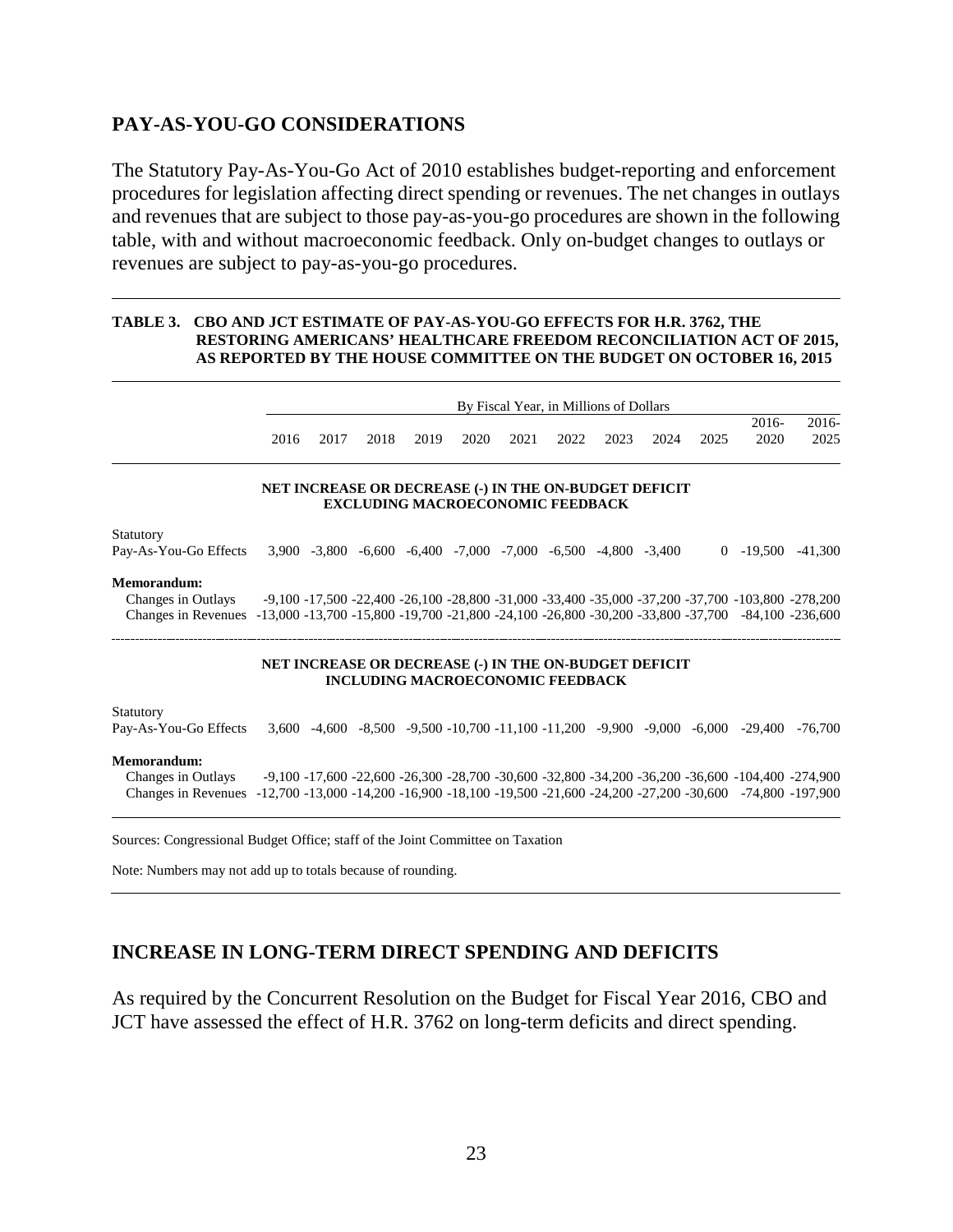# **Deficits**

CBO and JCT estimate that enacting the bill would increase deficits (on both a unified and on-budget basis) by more than \$5 billion in one or more of the four consecutive 10-year periods beginning in 2026, with or without macroeconomic feedback.

- Excluding macroeconomic feedback, revenues stemming from the excise tax on certain high-premium insurance plans are expected to grow more rapidly under current law than some other components of the estimate because an increasing portion of employer plans are affected by the tax over time. In the longer term, the loss of those revenues would more than offset the savings from other provisions of the bill, causing an increase in budget deficits soon after 2025.
- Macroeconomic feedback is estimated to ultimately increase deficits despite the boost to incentives to work. In particular, the increase in deficits that would occur after 2025 excluding macroeconomic feedback would increase federal borrowing and thus leave less money available for private investment, putting upward pressure on interest rates across the economy. The result of that effect, alongside the upward pressure on interest rates from the scarcity of capital relative to the larger supply of labor, would increase interest rates on government debt and result in larger interest payments.

# **Direct Spending**

Excluding macroeconomic feedback, CBO and JCT estimate that enacting the bill would not increase net direct spending by more than \$5 billion in either of the first two consecutive 10-year periods beginning in 2026, but the agencies cannot determine whether enacting the bill would increase net direct spending by more than \$5 billion in the third or fourth 10-year period. However, when macroeconomic feedback effects are included, CBO and JCT estimate that enacting the bill would increase direct spending by more than \$5 billion in one or more of the four consecutive 10-year periods beginning in 2026. Two factors would cause those outcomes:

- Over time, the cost of repealing IPAB is expected to grow more rapidly than the estimated reductions in spending resulting from other provisions of the legislation. CBO and JCT expect that cost would eventually exceed the estimated spending reductions resulting from other provisions of the bill. However, the agencies cannot determine whether that would happen in the third or fourth 10-year period beginning in 2026, or whether it would occur later.
- When the macroeconomic feedback to interest rates and the resulting larger interest payments that are described above are included, projected spending is greater. As a result, CBO and JCT estimate that in at least one of the four consecutive 10-year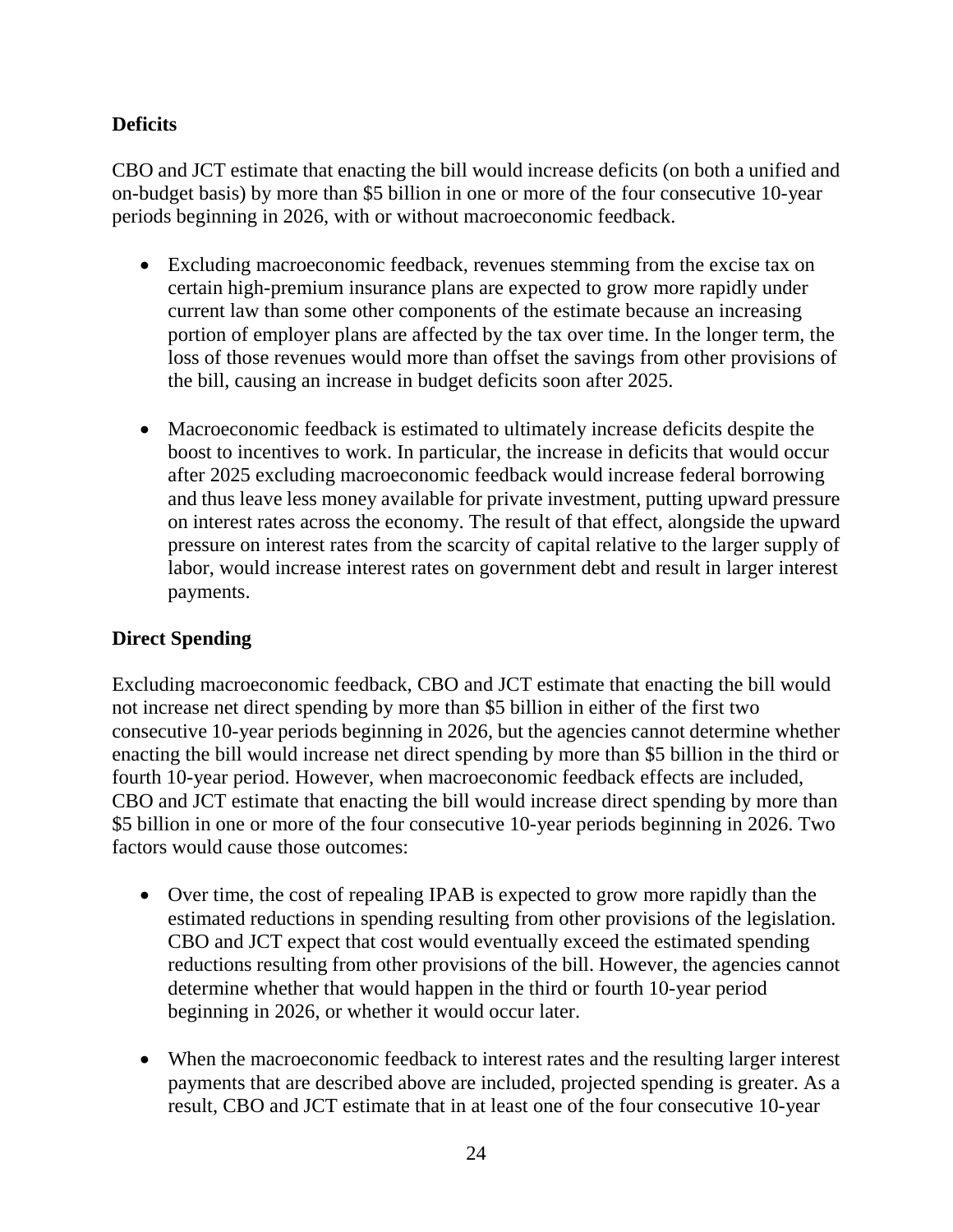periods beyond 2026, the costs of repealing IPAB combined with those larger interest costs would exceed the reductions in spending resulting from the other provisions of the legislation by more than \$5 billion.

### **INTERGOVERNMENTAL AND PRIVATE-SECTOR IMPACT**

CBO has reviewed titles I and II and the non-tax provisions of title III (subtitle B) and determined those provisions contain no intergovernmental or private-sector mandates as defined in UMRA. JCT has determined that subtitle A of title III contains no intergovernmental or private-sector mandates as defined in UMRA.

# **PREVIOUS COST ESTIMATES**

On October 2, 2015, CBO transmitted cost estimates for three sets of reconciliation recommendations ordered reported by the House Committees on Education and the Workforce, Energy and Commerce, and Ways and Means. H.R. 3762 includes each of these recommendations. CBO and JCT's estimates of the budgetary effects of the three recommendations combined are the same as those reported earlier with two exceptions. This estimate includes an interaction effect between title I, which contains the reconciliation recommendations of the House Committee on Education and the Workforce, and title III, which contains the reconciliation recommendations of the House Committee on Ways and Means. That interaction further reduces the estimated net deficit by \$21.4 billion over the 2016-2025 period. This estimate also includes the effect of macroeconomic feedback as a result of the legislation. Those macroeconomic effects would decrease deficits by an additional \$51 billion over the 2016-2025 period, CBO and JCT estimate.